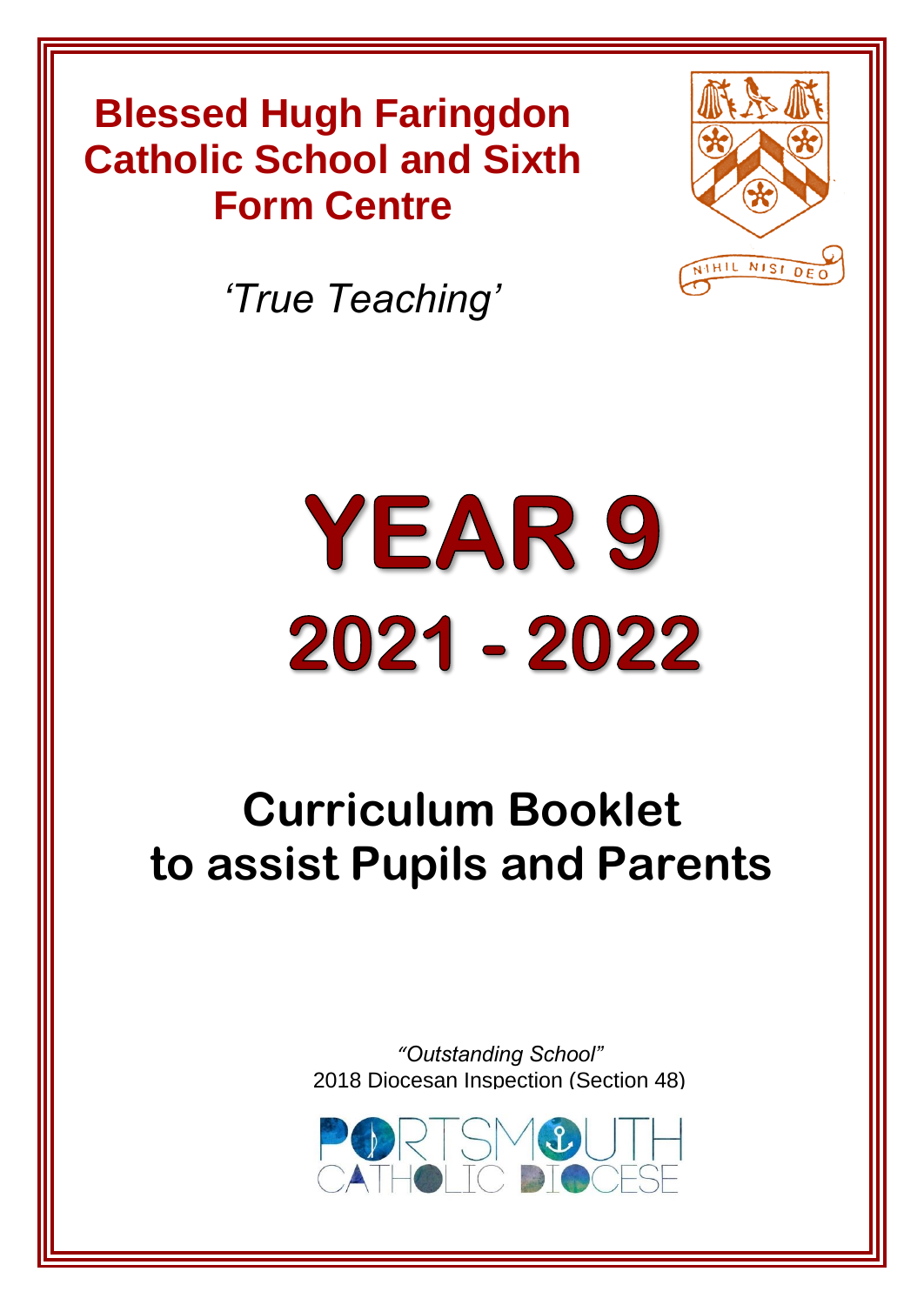### **Blessed Hugh Faringdon Catholic School and Sixth Form Centre**



September 2021

Dear Parents and Carers,

As you are aware, at Blessed Hugh Faringdon we place great emphasis on the importance of good home school links. It is intended that this booklet will contribute to even greater mutual support, as we seek to maximise the potential of your child.

Details of the curriculum have been outlined for each subject. It is hoped this information will be valuable to you, as you support your child.

Please contact the school should you need clarification of any of these details to speak to the relevant Subject Leader, the Year Leader or myself.

Yours sincerely

Sino R. Utiliz

**Dr Simon Uttley Headmaster**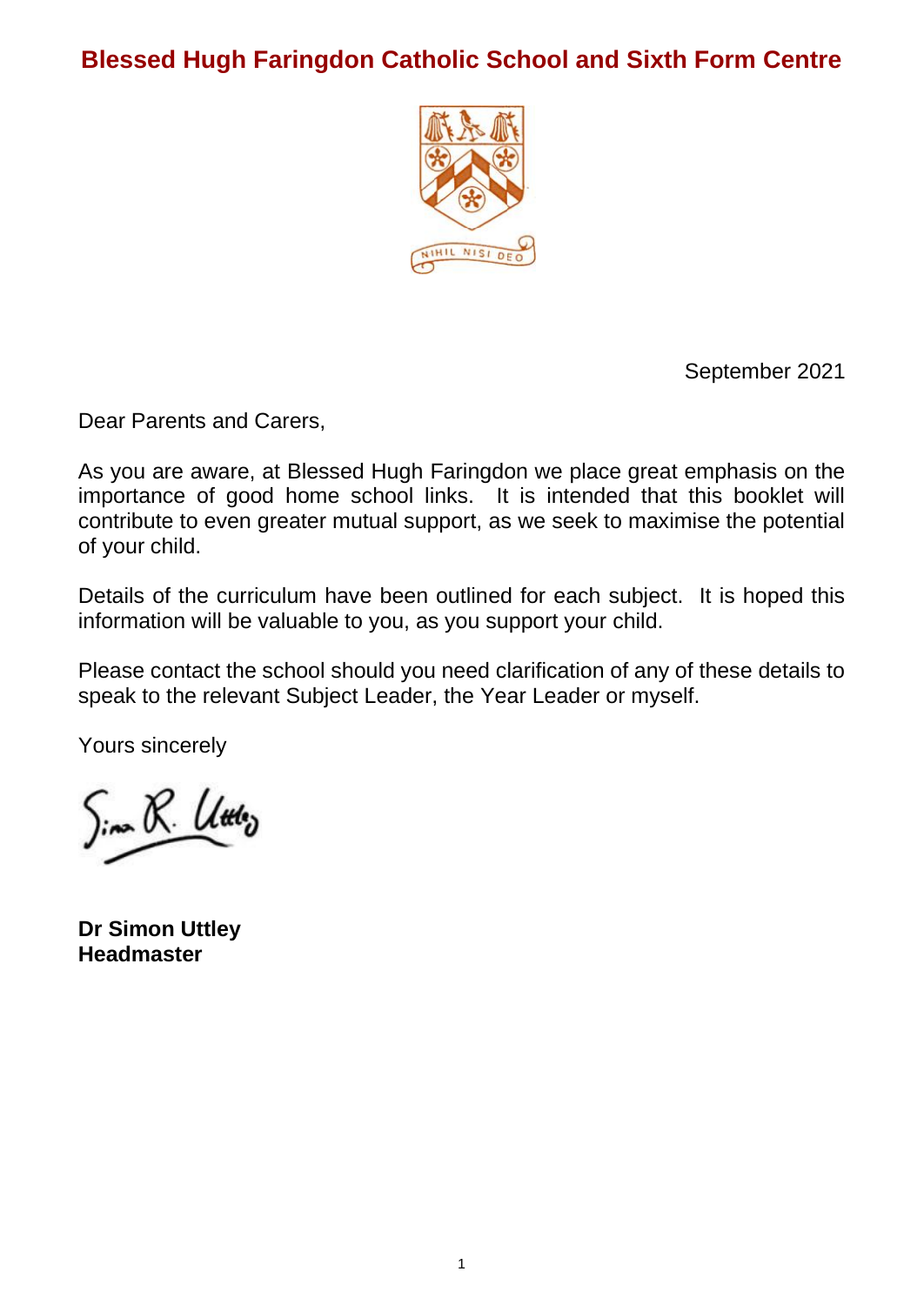### **2021/2022**

### **Head of Year 9 Mr I Patullo**

| <b>Tutors</b> | 9DB             | Mr G Otuzalti   |
|---------------|-----------------|-----------------|
|               | 9MK             | Miss G Idi Amye |
|               | 9ML             | Miss E McGee    |
|               | 9MT             | Mr M Hryniewicz |
|               | 9OR             | Mrs S Thompson  |
|               | 9 <sub>BL</sub> | Miss E Pelc     |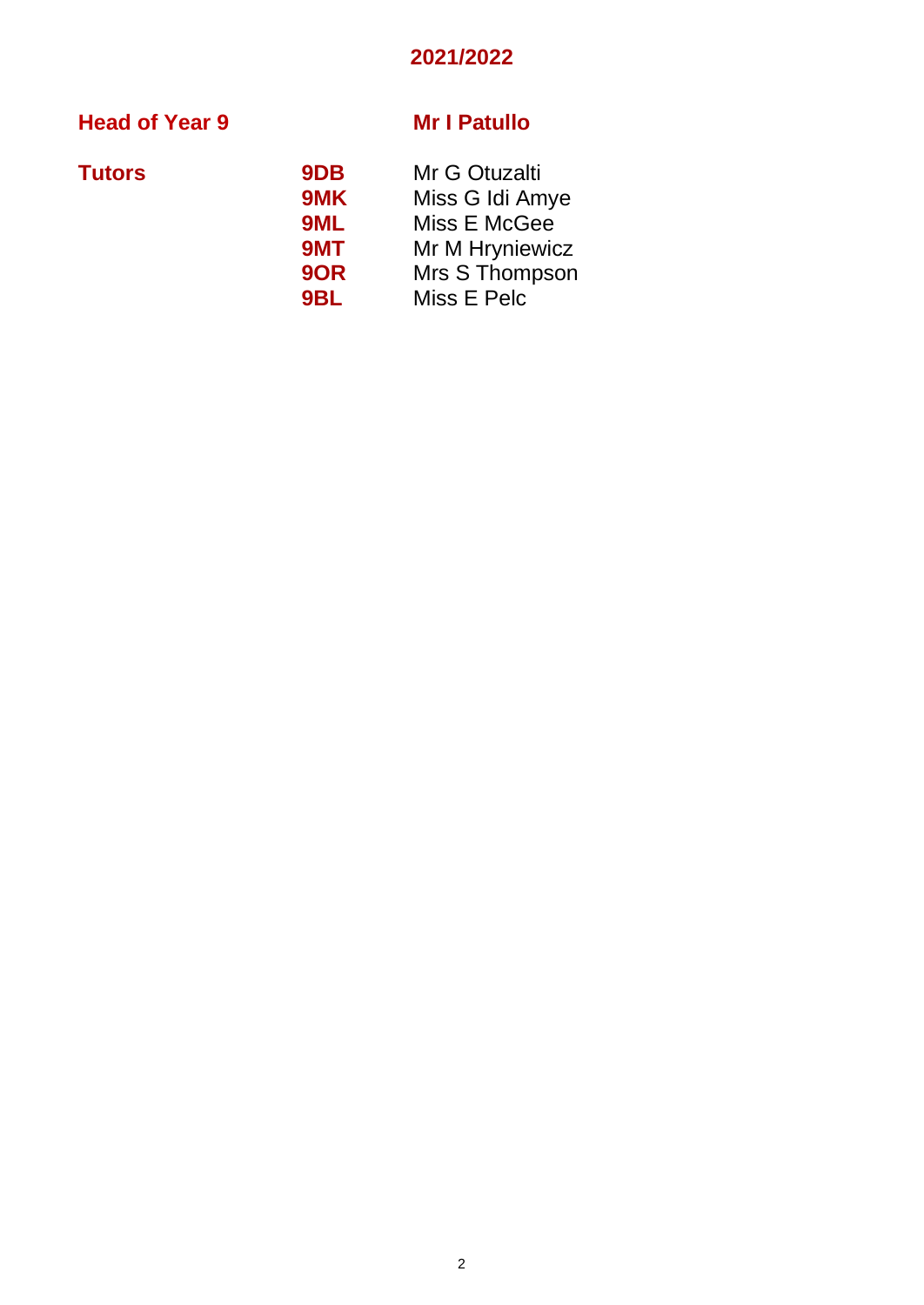### **RELIGIOUS EDUCATION**

In Year 9, students will begin the GCSE course.

### Exam board: **AQA GCSE Religious Studies B (8063A)**

### **Year 9 Units of Study:**

### **Catholic Christianity:**

Students will study the beliefs, teachings, and practices of Catholics in relation to four of the six topics covered. These four topics are: Creation, Incarnation and Triune God and Redemption.

In term 6 of Year 9, students will follow the *"Chosen by God"* topic, examining all aspects of relationships, belief in the value of life and humanity as created by God. The aim is to develop an understanding about the dignity of the human person – our own and when in a relationship. This is carried out in conjunction with the Pastoral team in school.

Students go on a one-day retreat, as organised by the RE department, with their tutor group as part of the relationships programme.

This is not part of the GCSE examination course.

### **Equipment:**

- A Bible with the Old and New Testament
- Textbook is provided in the lesson
- A Bible is **not** allowed in the examination

### **Homework:**

PowerPoint presentations, reading, research using the internet and library, examination questions, learning Bible passages through visualisation e.g., symbols/illustrations, mind map summaries, revision tasks, media research.

### **Revision:**

- Before each end of unit assessment
- Before the Year 10 and Year 11 mock examinations
- December of Year 11 onwards
- As an ongoing expectation throughout the course

### **Examinations:**

The assessment consists of two written GCSE examination papers:

| Component 1:        | <b>Catholic Christianity</b> | 50%       |
|---------------------|------------------------------|-----------|
| <b>Component 2:</b> | <b>Perspectives on Faith</b> | 50%       |
| Year 11             |                              | 100% exam |

Any queries please contact Mrs Amieiro, Religious Education, Subject Leader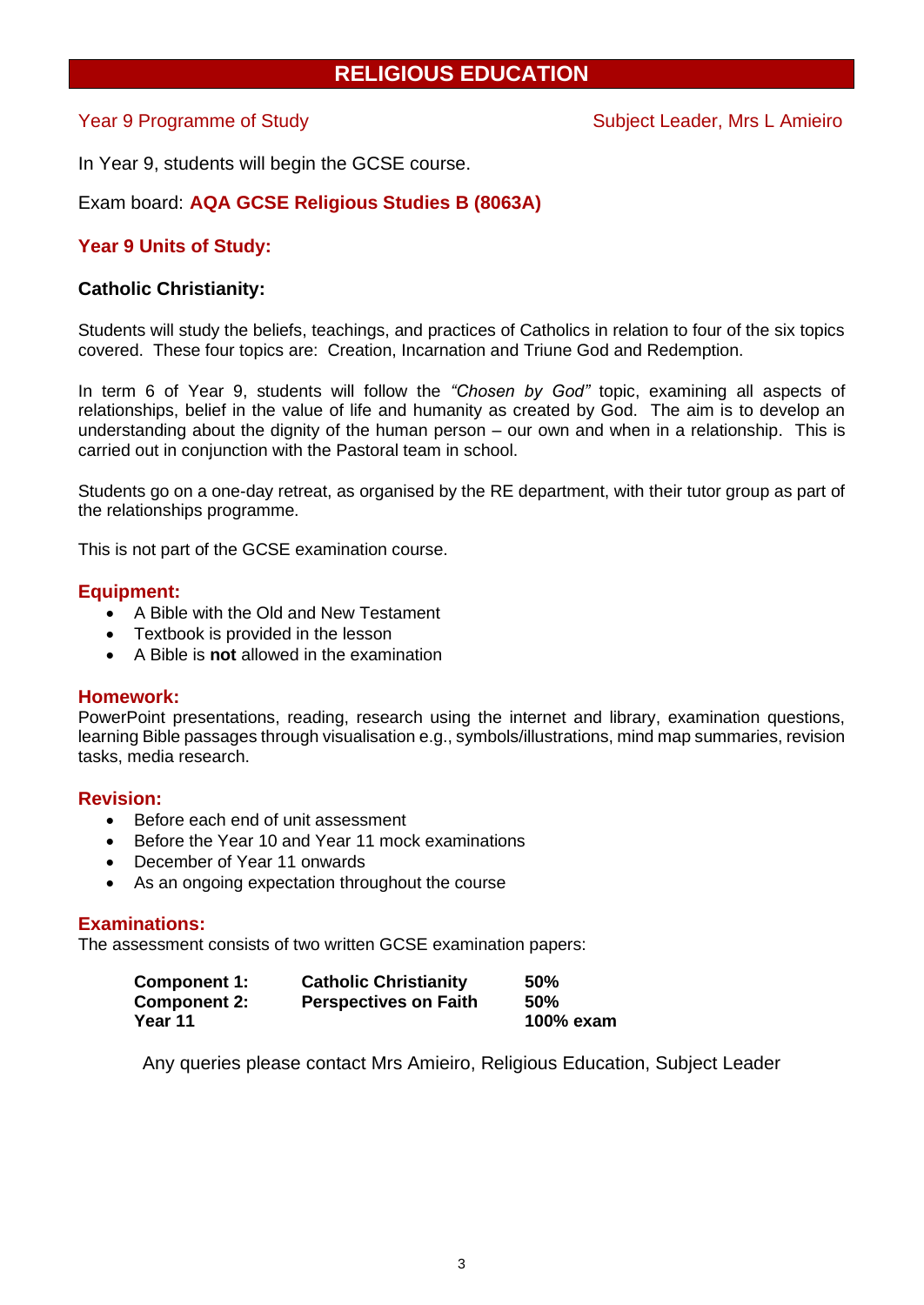### **Extra Resources for Gifted and Talented:**

- Students to practice knowledge by 'teaching' parents
- Focus on achieving Grade 9 through exam practice
- Modelling answers
- Paired and self-assessment
- Targeted, detailed revision booklet
- Challenge as presented through Evaluation Q's Internet resources as advised www.aqa.org

### **Extra Resources for Basic Skills students:**

- Appropriate revision skills taught
- Organisational skills developed
- Targeted, differentiated revision booklet
- Internet resources as advised [www.aqa.org](http://www.aqa.org/)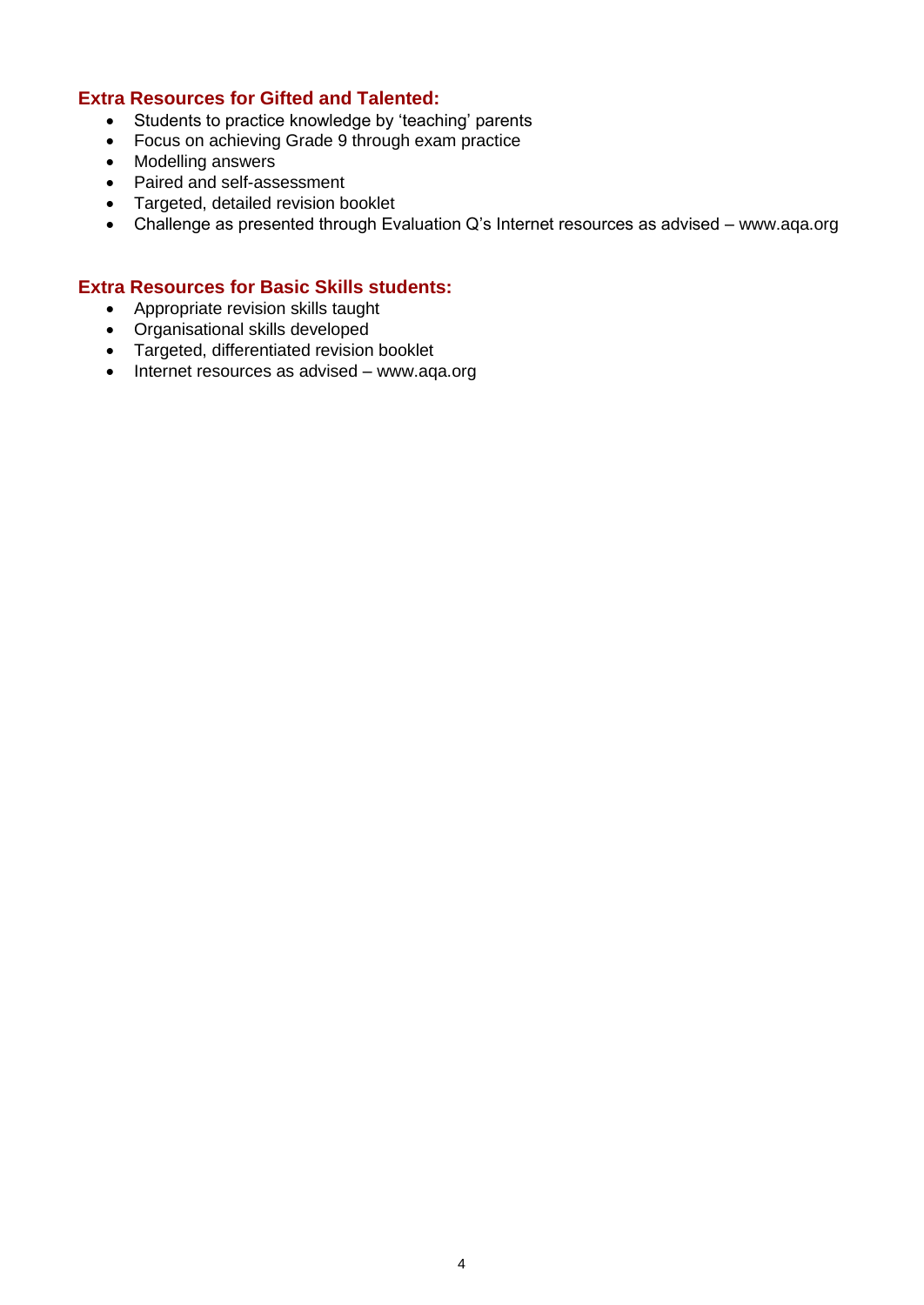### **ENGLISH/LITERATURE**

### Year 9 Programme of Study Network Subject Leader, Mrs P Shaw

In Year 9, students will have a GCSE skills taster course. English Language will be taught both through the Literature course enabling students to try some of the GCSE skills required while still having their own set of texts.

### **AUTUMN**: *Term 1*

### **Topic: A Christmas Carol**

- **Reading:** Context/ ideas / perspectives
	- Character construction
	- Thematic plotting
	- Setting
	- **■** Linguistic
	- **Structure**
	- Form
	- Allegories and their role in political and social debates.

### **Speaking and Listening:**

Role play (Hot Seating; Sculpturing) Group discussion leading to outcomes that develop thematic understanding of the texts

- **Autumn**: *Term 2*
- **Topic: Explorations in Writing to Argue/Persuade links to Language Paper 2 Gregory's' Girl or To Kill a Mockingbird to look at wider concepts of inclusion, equity and equality with media 'The Hate U Give'**

### **Writing:** Creative and analytical responses that evidence a range of:

- Linguistic and structural features apt for purpose of writing
- Developed register
- Vocabulary
- **SPaG**
- Cultural Capital (concepts)

### **SPRING** *Term 3*

### **Topic: An introduction to Villains in Literature - Narratives, including Shakespeare's Richard III and The Bunker Diaries (differentiated).**

- **Reading:** Context / ideas / perspectives
	- Character construction/comparative skills for HA students
	- Thematic plotting
	- Setting
	- **•** Linguistic
	- **•** Structure
	- **Form**
	- SPaG (spelling, punctuation and grammar)

### **Speaking and Listening:**

Role play (Hot Seating; Sculpturing)

Group discussion leading to outcomes that develop thematic understanding of the texts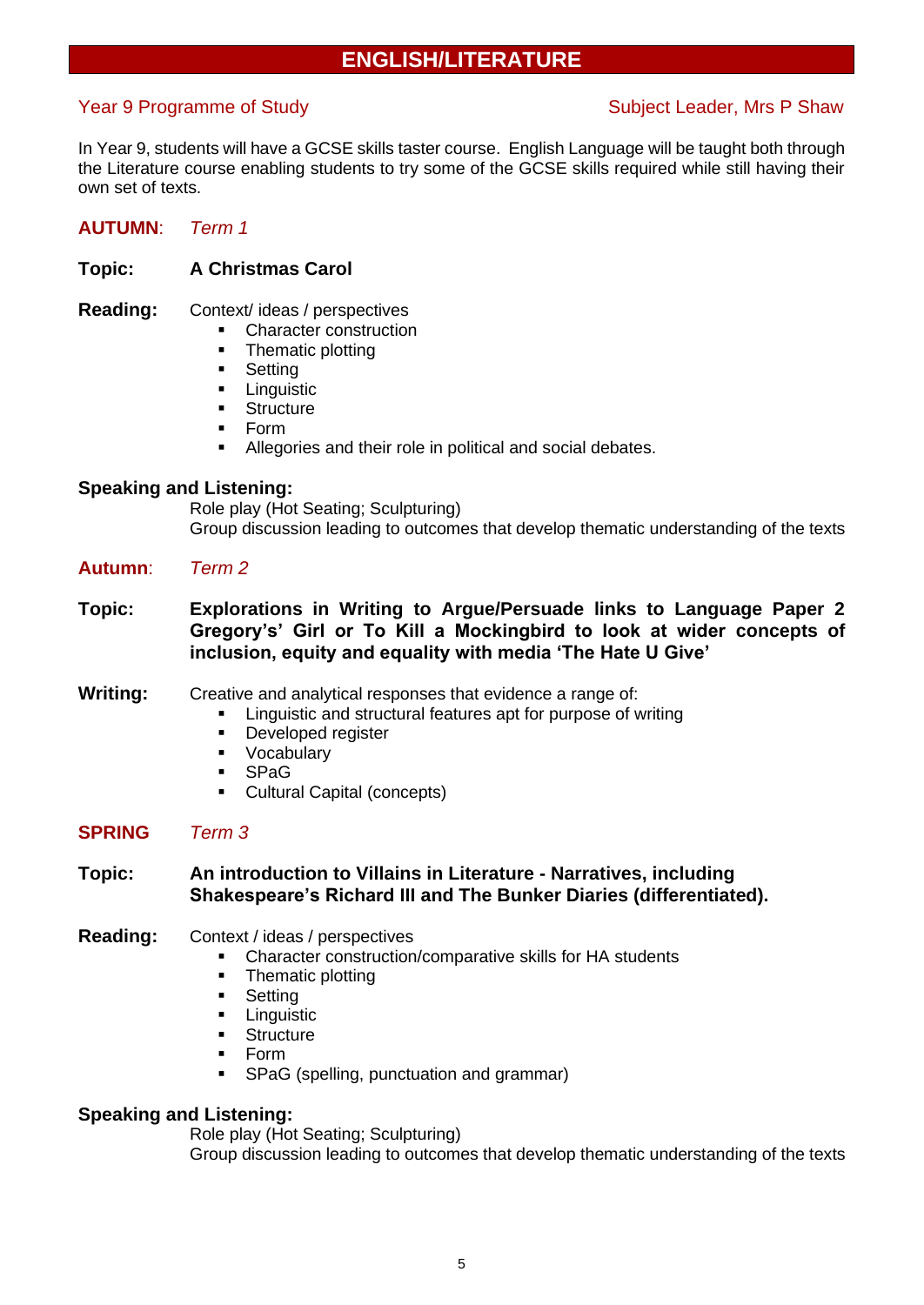### **SPRING** *Term 4* **Orangeboy Reading for comprehension, diverse issues discussion**

**Writing:** Narrative features SPAG Show not tell skills Mature writing

### **SUMMER:** *Term 5* **Honour Killing Bali Rai (assessment based on Literature text links to Paper 2 Literature GCSE)**

### **Reading:** For meaning both implicitly and explicitly. Evidence of interrogative approach to:

- **Linguistic devices**
- Structural concepts
- Contextual understanding

### **SUMMER:** *Term 6* **Views and Perspectives/ Oscar Wilde – Paper 2 skills to lead to practice lang paper**

**Writing:** Creative and analytical responses that evidence a range of:

- Linguistic and structural features for type of writing
- **Vocabulary**
- SPaG

### **Equipment:**

Pen, pencil, ruler, exercise book, colouring pencils/pens, glue stick, scissors and imagination!

### **Homework:**

One piece of written homework per week via EL

### **Assessment Schedule:**

- Summative assessment marked against grade descriptors for exams
- Formative assessment throughout the units

### **Recommended Reading/Useful Websites:**

- Regular sustained practice of reading skills
- Essential websites will be given, as and when appropriate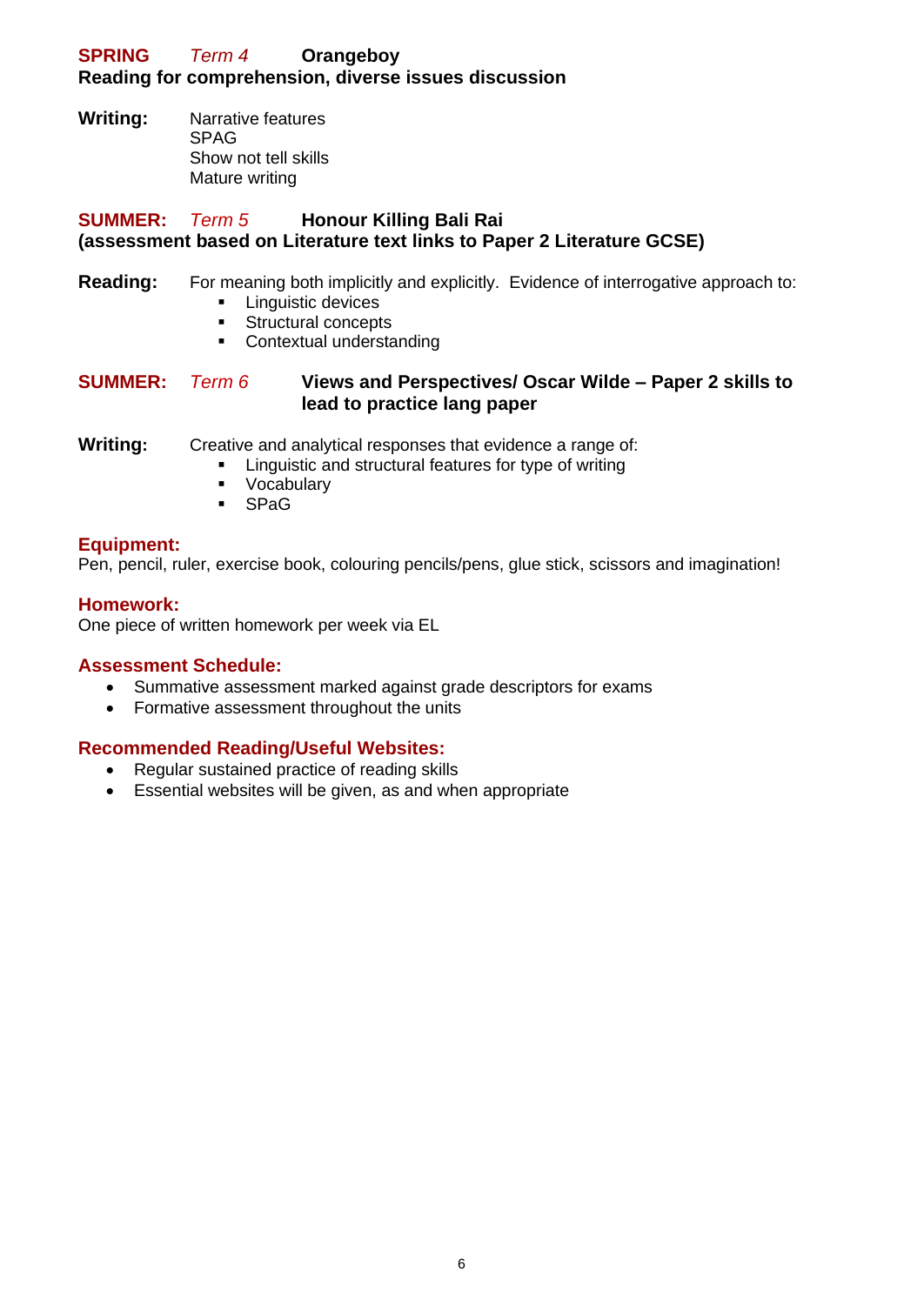### **MATHEMATICS**

### Year 9 Programme of Study Network Subject Leader, Ms J Dobson

In Year 9 students will begin elements of the GCSE course.

### **Foundation**

| <b>Autumn 1</b>                   | Calculations                                           |  |
|-----------------------------------|--------------------------------------------------------|--|
|                                   | <b>Place Value</b>                                     |  |
| <b>Number</b>                     | Rounding                                               |  |
|                                   | <b>Add and Subtract</b>                                |  |
|                                   | <b>Multiple and Divide</b>                             |  |
| <b>Geometry</b>                   | Angles and Polygons                                    |  |
|                                   | Angle and Polygon terminology                          |  |
|                                   | Types of angles                                        |  |
|                                   | <b>Triangles</b>                                       |  |
|                                   | Quadrilateral and polygon interior and exterior angles |  |
| <b>Autumn 2</b>                   | Working in 2D                                          |  |
|                                   | Measure length and angles                              |  |
| <b>Geometry</b>                   | Area of shapes                                         |  |
|                                   | Transformation-rotation                                |  |
|                                   | Reflection                                             |  |
|                                   | Translation                                            |  |
|                                   | Scale factor and enlargement                           |  |
|                                   | <b>Vectors- Translation</b>                            |  |
| <b>Geometry</b><br><b>Number</b>  |                                                        |  |
|                                   | Factors, Powers and Roots                              |  |
|                                   | <b>Factors and Multiples</b>                           |  |
|                                   | Prime factor decomposition                             |  |
|                                   | Powers and roots                                       |  |
| <b>Number</b>                     | Fractions, decimals, percentages                       |  |
|                                   | Equivalence                                            |  |
|                                   | Interchanging between forms                            |  |
|                                   | Improper fractions                                     |  |
|                                   | Problem solving                                        |  |
| Algebra                           | Expressions                                            |  |
|                                   | Terminology                                            |  |
|                                   | Terms                                                  |  |
|                                   | Equations                                              |  |
|                                   | Expressions                                            |  |
|                                   | Indices                                                |  |
|                                   | Identity                                               |  |
|                                   | <b>Basic Expanding and Factorising</b>                 |  |
| Spring 2                          | Data                                                   |  |
|                                   |                                                        |  |
| <b>Statistic and Probability</b>  |                                                        |  |
| Algebra                           | Formulae and Functions                                 |  |
| <b>Summer 1</b>                   | Probability                                            |  |
| <b>Statistics and Probability</b> |                                                        |  |
| <b>Number</b>                     | Measures and Accuracy                                  |  |
| <b>Summer 2</b>                   | Graphs                                                 |  |
| Algebra                           |                                                        |  |
| Algebra                           | Equations and Inequalities                             |  |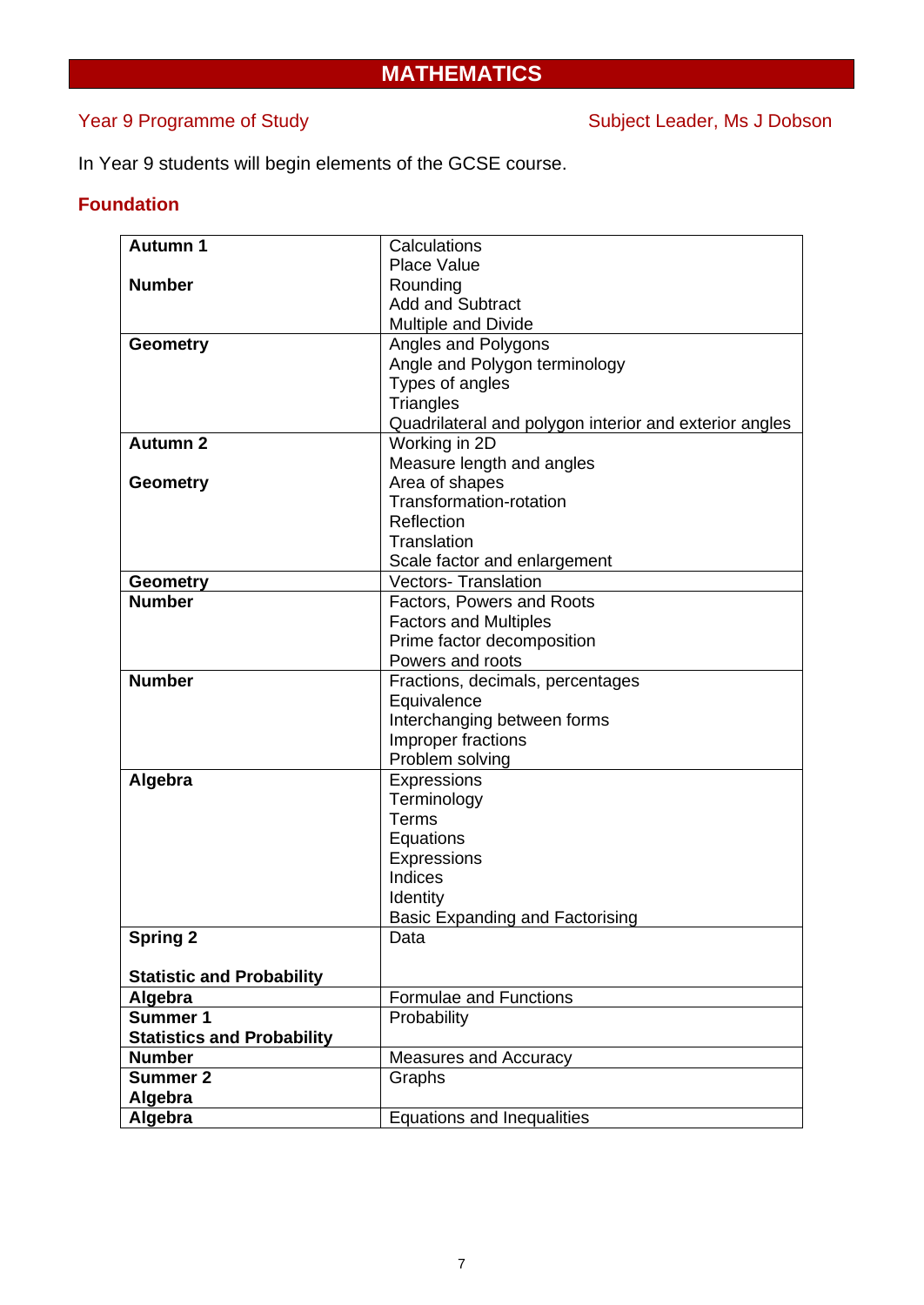| <b>Autumn 1</b>   | Calculations                                          |  |
|-------------------|-------------------------------------------------------|--|
| <b>Number</b>     |                                                       |  |
|                   | Fractions, decimals and percentages                   |  |
| Algebra           | Simplifying expressions                               |  |
|                   | Indices                                               |  |
|                   | Expanding and factorising single and doublet brackets |  |
|                   | Algebraic fractions                                   |  |
| <b>Autumn 2</b>   | Factors and multiples                                 |  |
| <b>Number</b>     | Powers and roots                                      |  |
|                   | Surds                                                 |  |
| Algebra           | Formulae                                              |  |
|                   | <b>Functions</b>                                      |  |
|                   | Equivalences in algebra                               |  |
|                   | Solving linear equations                              |  |
| <b>Spring 1</b>   | Calculating with roots and indices                    |  |
| <b>Number</b>     | Standard form                                         |  |
| Algebra           | Equation of a straight line                           |  |
|                   | Inequalities                                          |  |
|                   | Approximate solutions                                 |  |
| <b>Spring 2</b>   | Angles and polygons                                   |  |
| <b>Geometry</b>   | Working in 2D                                         |  |
| <b>Statistics</b> | Handling data 1                                       |  |
|                   | Probability                                           |  |
| <b>Summer 1</b>   | <b>Estimation and approximation</b>                   |  |
| <b>Number</b>     | Measures and accuracy                                 |  |
| Algebra           | Quadratic equations                                   |  |
|                   | Simultaneous equations                                |  |
| <b>Summer 2</b>   | Linear and quadratic functions                        |  |
| Algebra           | Properties of quadratic functions                     |  |
|                   | Kinematic graphs                                      |  |
| <b>Number</b>     | Proportion                                            |  |
|                   | Ratio                                                 |  |
|                   | Percentage change                                     |  |

### **Equipment:**

Pen, pencil, ruler, eraser, sharpener, protractor, pair of compasses, calculator

### **Homework:**

Two pieces of homework per week

### **Assessment Schedule:**

- Unit assessments
- End of year exam (internal)

### **Recommended Reading / Useful Websites:**

- Kerboodle.com a digital version of the class textbook is available here
- www.mymaths.co.uk
- CGP KS4 Revision Guide, Workbook

### **Extra Resources for Gifted and Talented:**

- Kerboodle.com Higher resources online
- www.nrich.maths.org/forstudents

### **Extra Resources for Basic Skills Students:**

Kerboodle.com Foundation texts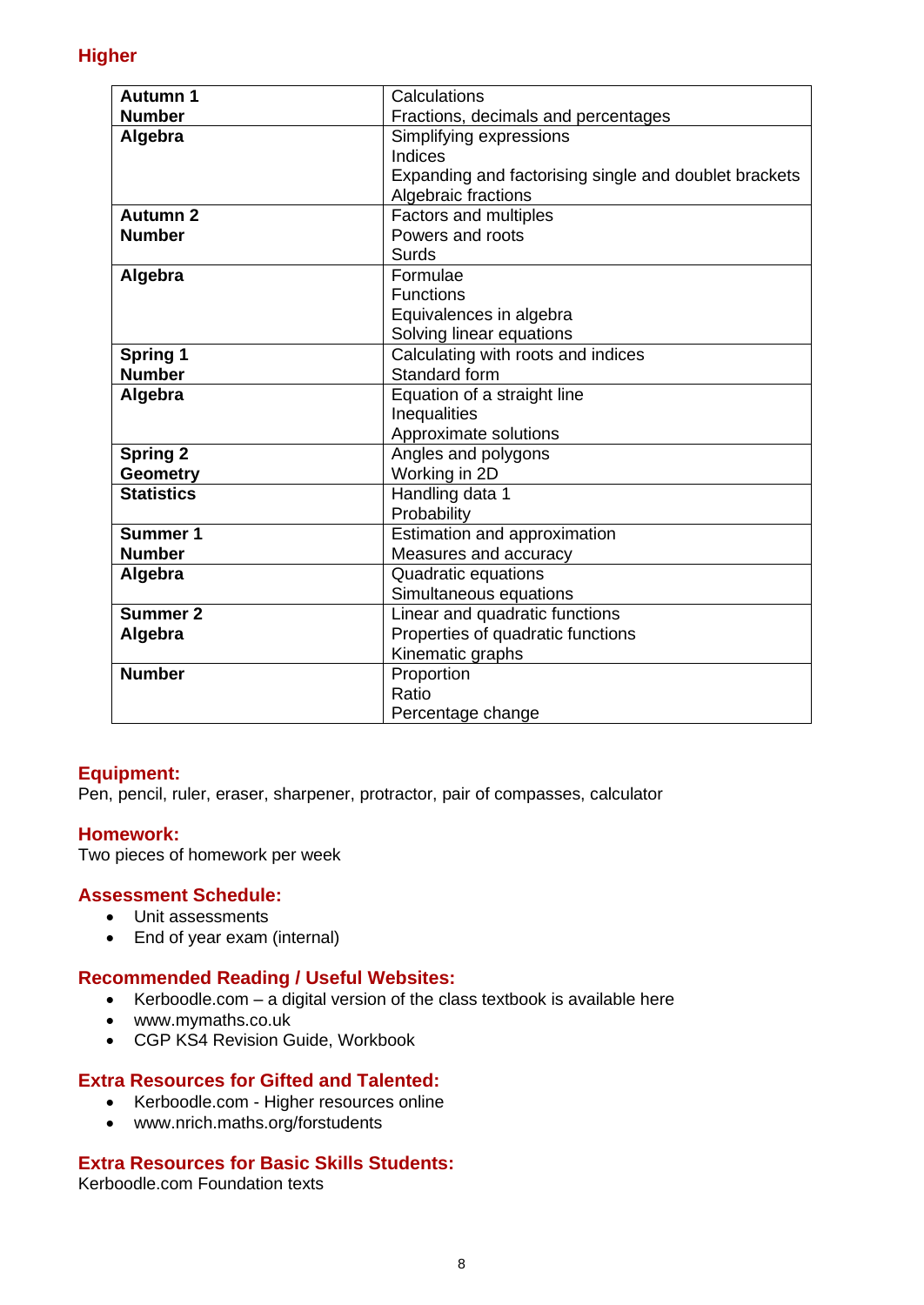### **SCIENCE**

### Year 9 Programme of Study Network Subject Leader, Mr J Hoyland

In Year 9, we try to provide specialist subject teachers as far as possible Therefore, Biology, Physics and Chemistry are taught in the following blocks.

### **AUTUMN**: *Terms 1 and 2* AQA GCSE Science

Scientific Skills

- B1 Cell biology<br>C1 Atomic struc
- Atomic structure and the periodic table
- P1 Particle model of matter, Energy

### **SPRING:** *Terms 3 and 4* AQA GCSE Science

- B1 Organisation
- C2 Chemistry of the atmosphere, Organic Chemistry<br>P1 Energy
- **Energy**

### **SUMMER:** *Terms 5 and 6* AQA GCSE Science

- B1 Infection and response
- C2 Rate and extent of Chemical change
- P1 Atomic structure
- **Core Skills:** Factual knowledge and understanding Application of knowledge Experimental work

### **NB Revision Guides and Work Books are available and recommended.**

### **Equipment:**

Calculator, pen, pencil, ruler, protractor, eraser, pencil sharpener

### **Homework:**

A variety of tasks – written exercises, calculations, research, creative work (writing), investigations. Revision exercises from Revision Guides and workbooks.

### **Assessment Schedule:**

Pupils will sit an assessment at the end of each unit studied.

### **Recommended Reading / Useful Websites:**

- **BBC** Bitesize
- AQA website
- AQA GCSE Core Science Revision Guide

### **Extra Resources for Gifted and Talented:**

- Differentiated lessons
- Extended practical investigations.

### **Extra Resources for Basic Skills Students:**

Focus on numeracy and literacy exercises in starters and plenary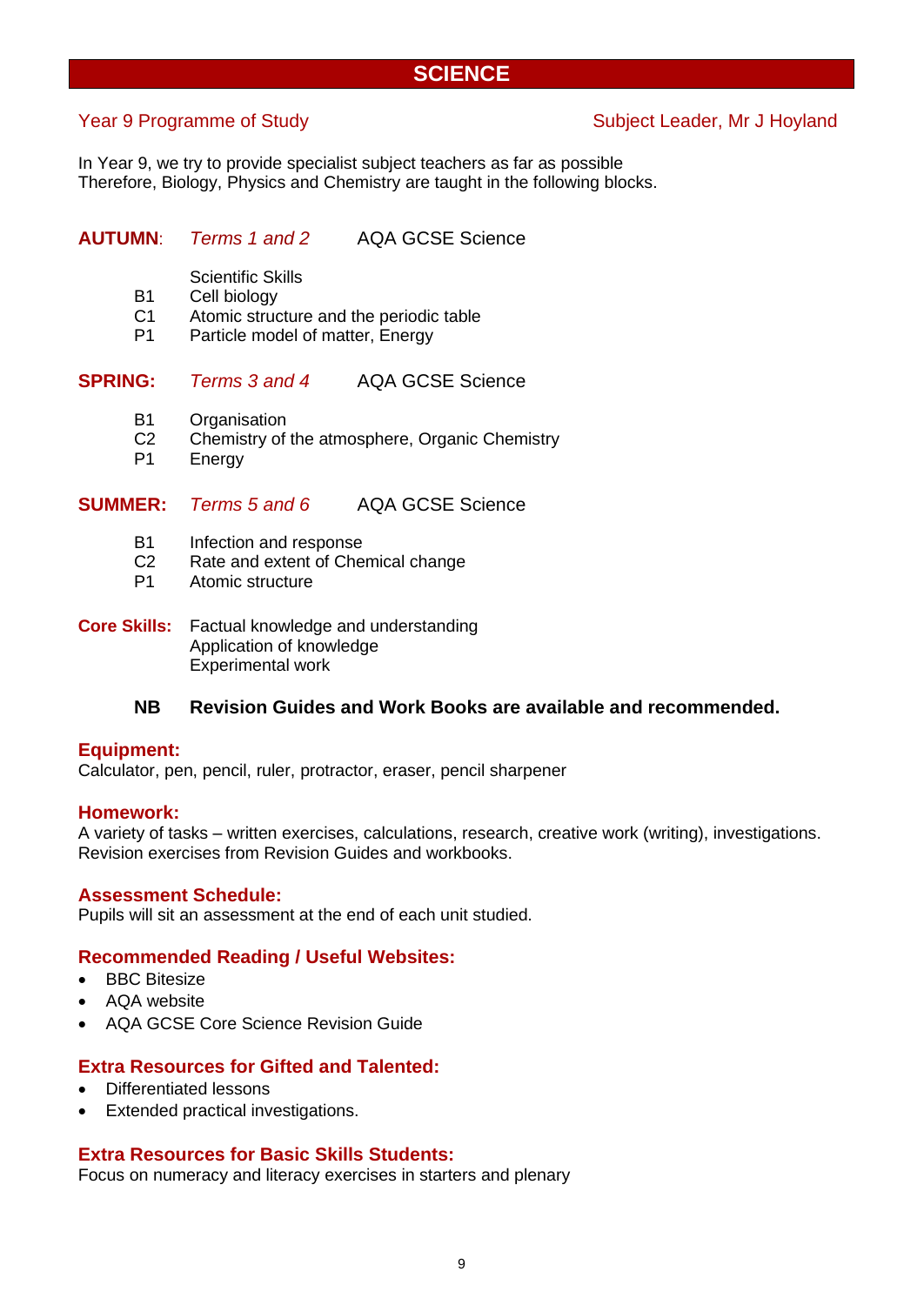### **ART**

| <b>PROJECT 1:</b>   | <b>Theme: Popular Culture</b>                                                                                                                            |
|---------------------|----------------------------------------------------------------------------------------------------------------------------------------------------------|
| <b>Core Skills:</b> | Print making<br>Researching artists' work<br>Developing designs<br>Analysing and evaluating                                                              |
| <b>PROJECT 2:</b>   | Theme: Choice of 5 Themes (GCSE Style Project)                                                                                                           |
| <b>Core Skills:</b> | Organising and presenting work<br>Researching and analysing<br>Developing ideas independently<br><b>Experimenting and evaluating</b>                     |
| <b>PROJECT 3:</b>   | Theme: Dreams and the imagination                                                                                                                        |
| <b>Core Skills:</b> | Drawing / painting from observation,<br>research and analysis, design development,<br>using perspective to create space and distance,<br>rendering forms |
| <b>PROJECT 4:</b>   | Theme: 'In the style of'                                                                                                                                 |
| <b>Core Skills:</b> | Drawing / painting from observation<br>Experimenting materials and techniques<br>Using research and investigative skills                                 |

### **Equipment:**

2B pencil, pen, 30cm ruler, eraser, colouring pencils, sharpener, sketchbook, Paintbrushes & paint set (optional)

### **Homework:**

Completing classwork, artist research, drawing from observation, visits to virtual galleries.

Refining technical control in a range of media

### **Assessment Schedule:**

Summative assessment at end of each assignment. Regular verbal and written feedback. Peer and self-assessment throughout each project. End of project evaluation.

### **Recommended Reading / Useful Websites:**

- www.wikiart.org
- www.theartstory.org
- www.tate.org.uk

### **Extra Resources for Gifted and Talented:**

- Art Club
- Invitation to the GCSE / AS / A2 Art exhibition
- Organising mini exhibitions
- Extension activities which offer opportunity to work on a larger scale and with a wider range of media.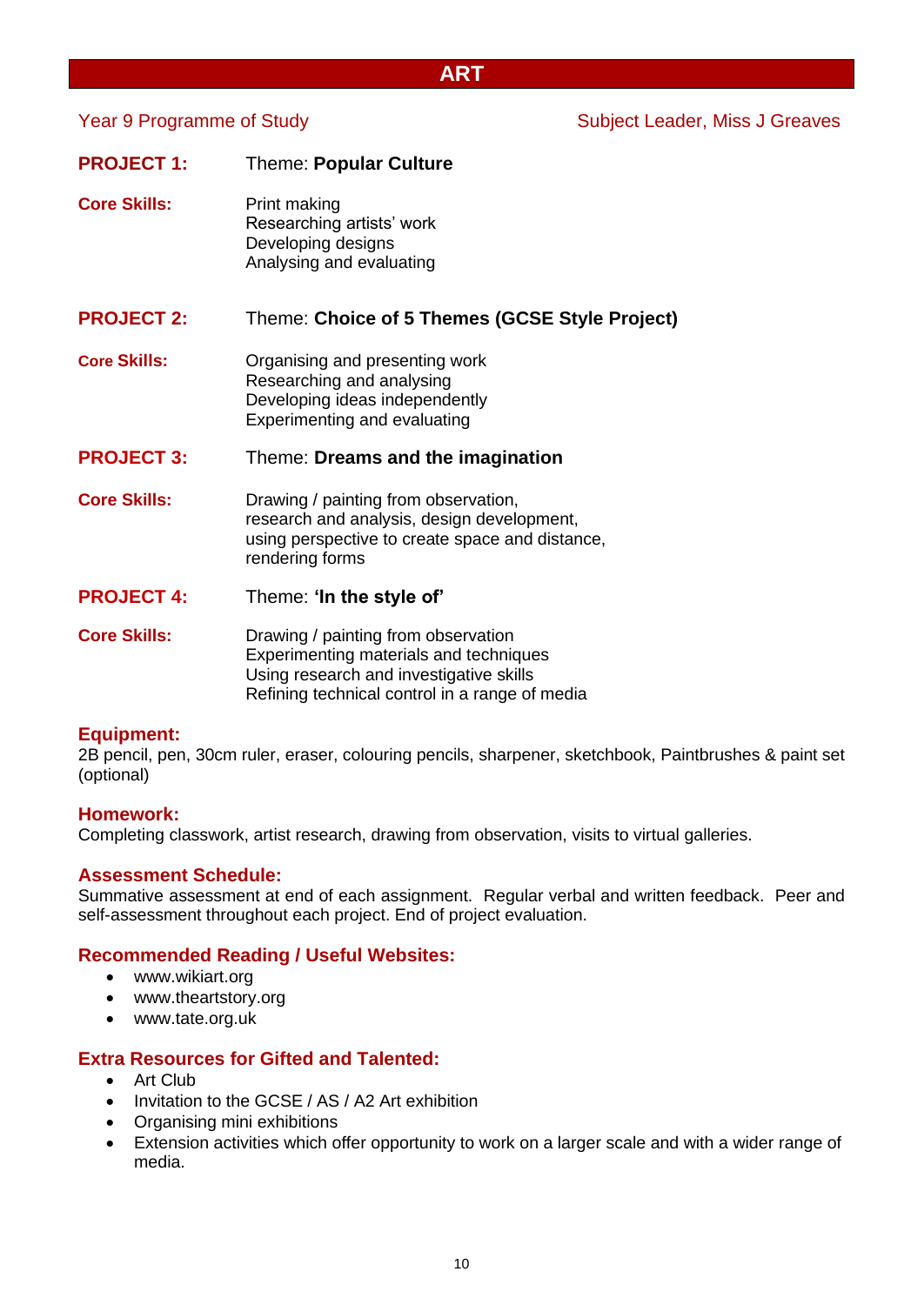### **Extra Resources for Basic Skills Students:**

- Reference books in Learning Resource Centre and Art rooms
- Basic skills worksheets.
- Paired / group work opportunities
- Scaffolded activities and close teacher guidance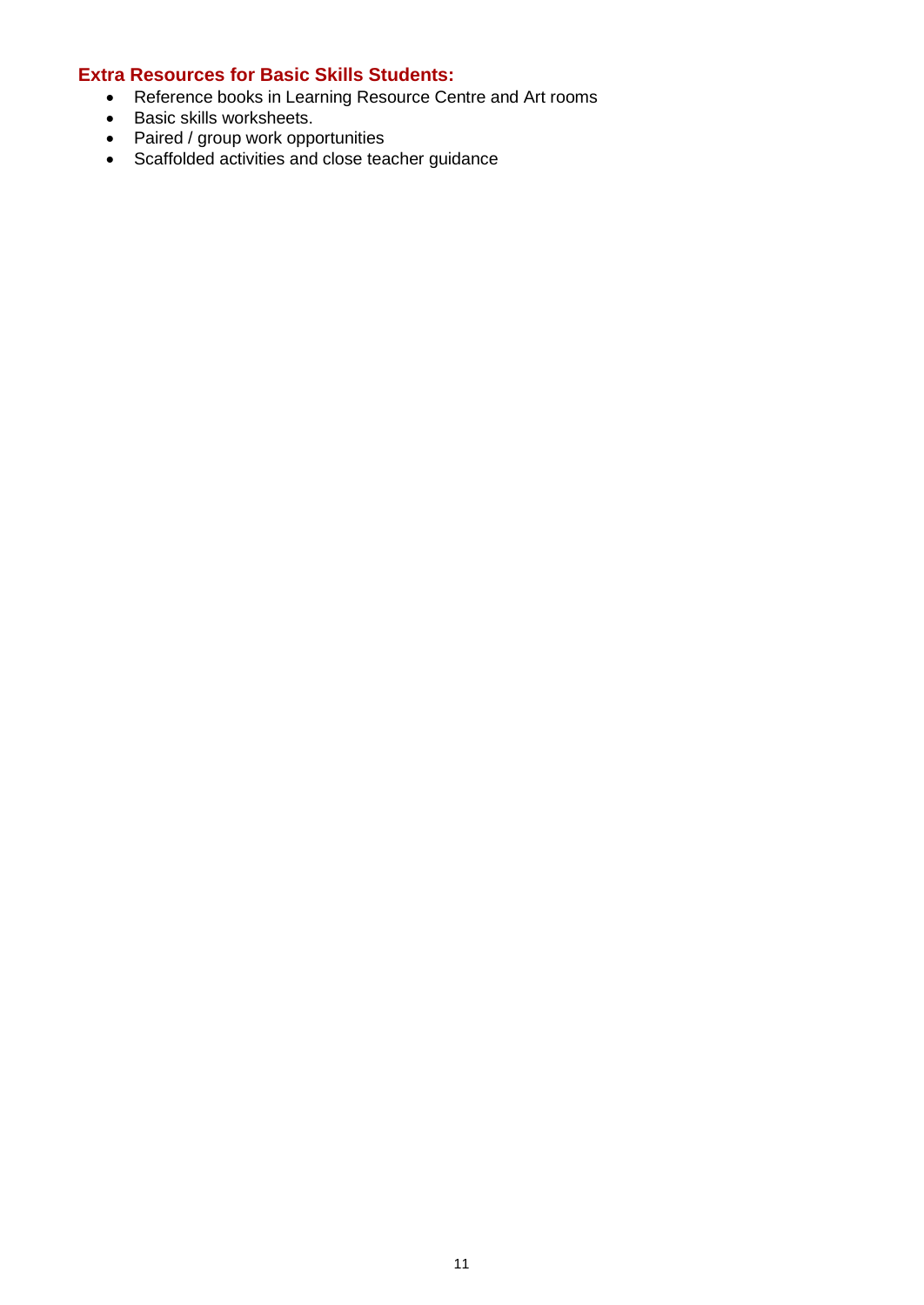### **COMPUTER SCIENCE**

### Year 9 Programme of Study Subject Leader, Mr A Fleming

The Year 9 Programme of study focuses on underpinning the GCSE Computer Science starting in Year 10.

| <b>AUTUMN:</b>    | Term 1:                     | Flowcharts and Computational Thinking.                                                                                                                       |
|-------------------|-----------------------------|--------------------------------------------------------------------------------------------------------------------------------------------------------------|
|                   | Term $2$ :                  | Modelling using Spreadsheets to build a cinema system.                                                                                                       |
| <b>SPRING:</b>    | Term 1 and 2:               | Abstraction, Decomposition and Computational Thinking.                                                                                                       |
| <b>SUMMER:</b>    | Term 1 and 2:               | Flogarithm, Python transition.                                                                                                                               |
| <b>Equipment:</b> |                             | Standard school equipment                                                                                                                                    |
| <b>Homework:</b>  |                             | This will be set in line with the school homework timetable<br>and will comprise activities completed electronically as well<br>as theory and research tasks |
|                   | <b>Assessment Schedule:</b> | Students will be assessed once every half term usually<br>online. Key words will also be highlighted for each unit and<br>tested once a half term.           |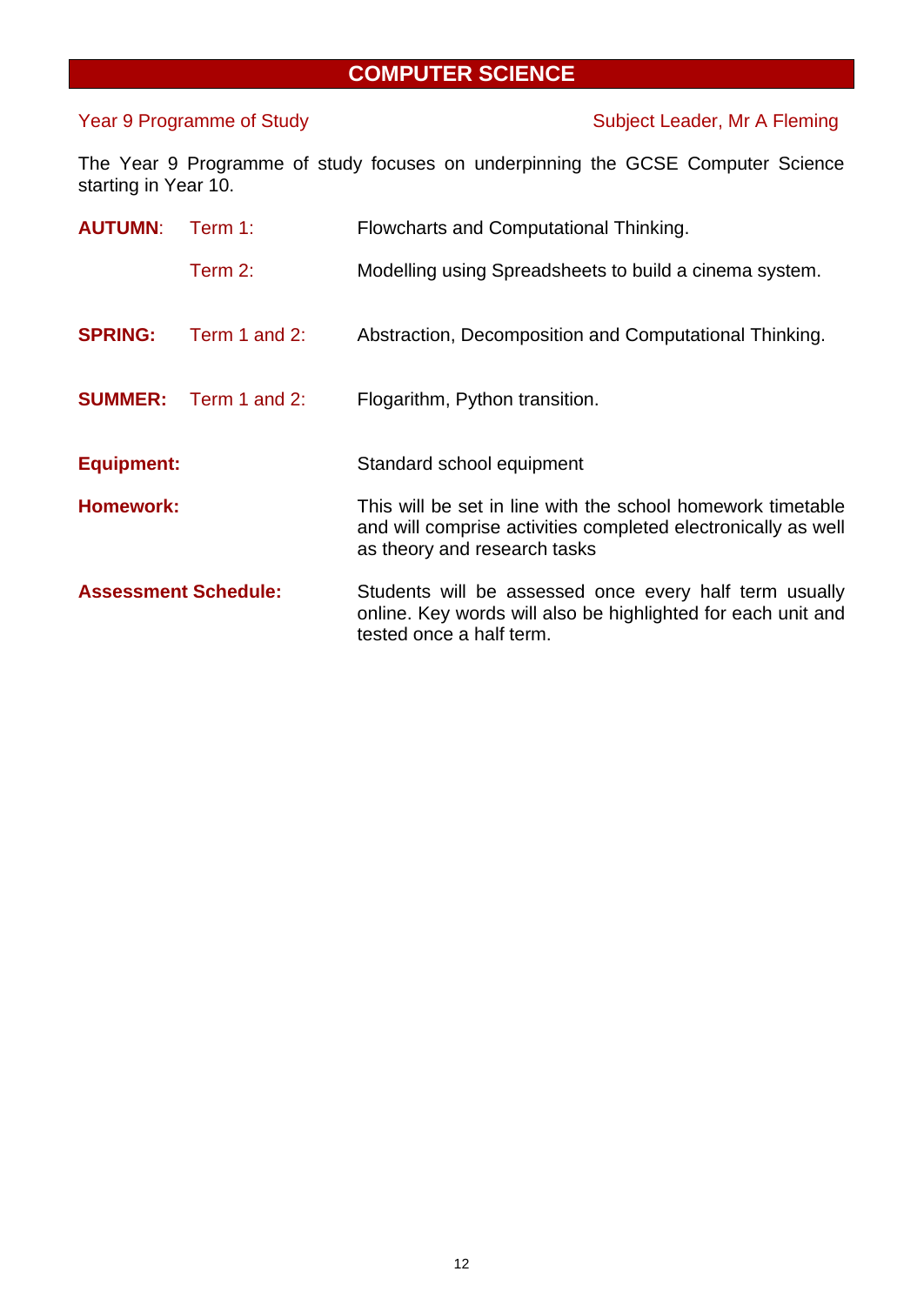### **DESIGN AND TECHNOLOGY**

### Year 9 Programme of Study Netting Subject Leader, Miss J Greaves

The Year 9 curriculum continues to build on the teaching and learning delivered in Years 7 and 8. The depth and detail expected in the design and construction of a product is further enhanced and more emphasis is placed on industrial manufacture and production, in order to prepare students for the GCSE course. An appropriate target market will be considered for each product as well as its suitability for industrial manufacture.

### **Food and Nutrition:**

This year prepares the students for the GCSE course (Food Preparation and Nutrition). Students are able to expand on set recipes and explore a variety of international cuisines to develop their repertoire of cooking abilities. Students will be given the opportunity to experiment with food science techniques which they need for the GCSE course.

Practical's will include: Chicken Curry Chinese Stir Fry Italian Pasta Salad Cooking with pastry (shortcrust, rough puff, choux and filo)

### **Product Design - Architecture Project:**

In this project students will develop an awareness of architectural, cultural design and structures by innovatively designing and modelling a futuristic building inspired by Zaha Hadid. They will learn to investigate design possibilities through analysis and questioning and write a design brief to outline their intentions. Students will learn the value of prototyping ideas to see how 2D ideas look in real-life 3D form. Students will use a variety of modelling tools and techniques to make a scale model of their building, such as pins and jigs.

### **Product Design - Mood Light:**

Students will follow an iterative design process to create a 3D mood-light. They will explore context opportunities by researching a relevant designer, a design movement, or a culture. Students will also learn how to present and communicate ideas like a professional designer! They will use CAD to draw their design in 3D and then assemble their project by hand in the workshop using cutting, joining and finishing techniques.

### **Extra Resources - Extended Learning Booklet:**

The nature of tasks could be researching, generating design ideas, labelling and drawing of products at home. Students add to their learning in school through an extended learning booklet which includes:

- Target market research
- Production methods
- Identifying materials
- Analysing a product
- Understanding the design process
- Understanding the making process
- Understanding specific design styles
- Use of the 6Rs to consider the environment

Students will also be able to view exemplar materials.

### **Extra Resources for Basic Skills students and Gifted and Talented students:**

- Step by step guides to specific tasks
- **Templates**
- Display guides
- Freedom to be independent in the complexity of the work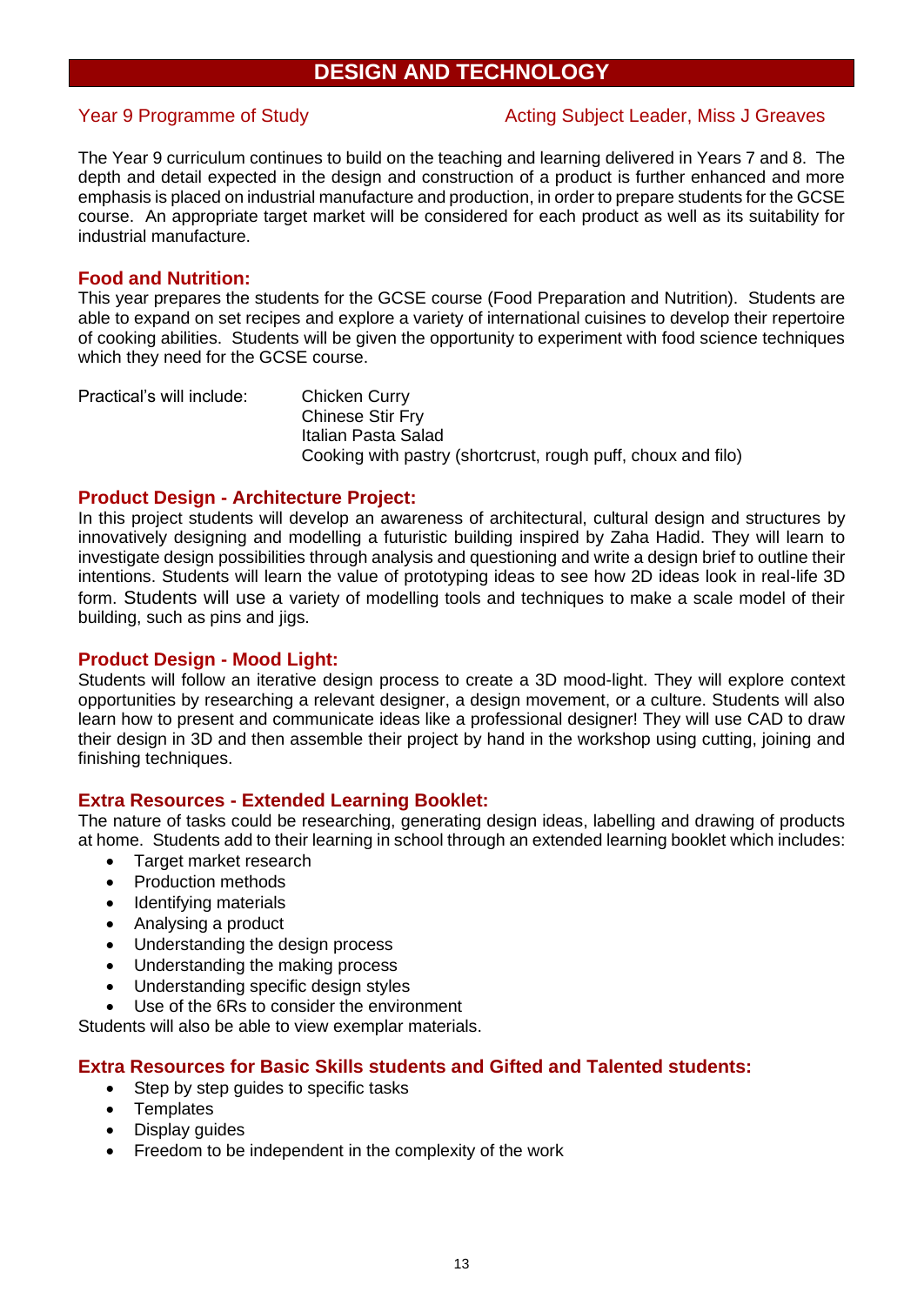### **Equipment:**

The following equipment is **essential** and recommended in helping pupils to achieve their potential and enhance the presentation of their work:

| HB Lead pencil    | Pencil sharpener   |
|-------------------|--------------------|
| Black or blue pen | 30cm ruler         |
| Colouring pencils | Glue stick         |
| Eraser            | Small craft scisso |

Eraser Small craft scissors

### **Why are extended tasks important?**

Learning is done at the pace of each individual student. Extension tasks allow for students working at an accelerated rate to further develop their skills and abilities in designing and making whether through a set task such as a tea light holder to a self-choice project.

### **Assessment Schedule:**

The duration of the focus areas will be between 8 to 12 weeks. At the end of each rotation, students will be graded according to the GCSE level descriptors, and they will be able to evaluate their progress towards their KS4 target grade.

### **Recommended Reading / Useful Websites:**

Design and Technology is everywhere, so students are initially encouraged to look behind the reason why products are designed the way they are. Therefore, we encourage students to analyse a range of products. This can be a really useful tool when designing products when the inspiration is a little thin!

Visit these websites for ideas to support the learning and teaching of Design and Technology:

- www.technologystudent.com
- www.designweek.co.uk

The internet has an abundance of information but narrowing down the search to find useful data can be a challenge. Use the following instructions and websites to support learning.

|                                        | Food Technology: www.bbc.co.uk/bitesize<br>www.foodafactoflife.org.uk/<br>www.technologystudent.com                                                                                                                                                                                   |
|----------------------------------------|---------------------------------------------------------------------------------------------------------------------------------------------------------------------------------------------------------------------------------------------------------------------------------------|
| <b>Design Process:</b>                 | www.3d-i.org<br>www.designandtech.com<br>www.bsonline.techindex.co.uk/<br>www.designinsite.dk/htmsider/home.htm<br>www.skyscrapers.com/english/index.html<br>www.environment-agency.gov.uk<br>www.dtonline.org                                                                        |
| <b>Product Design</b><br>/Engineering: | www.howstuffworks.com<br>www.3d-i.org<br>www.designandtech.com<br>www.bsonline.techindex.co.uk/<br>www.design-council.org.uk<br>www.robots.net<br>www.plasticsresource.com/<br>www.cadinschools.org/showcase/default.asp<br>www.designinsite.dk/htmsider/home.htm<br>www.dtonline.org |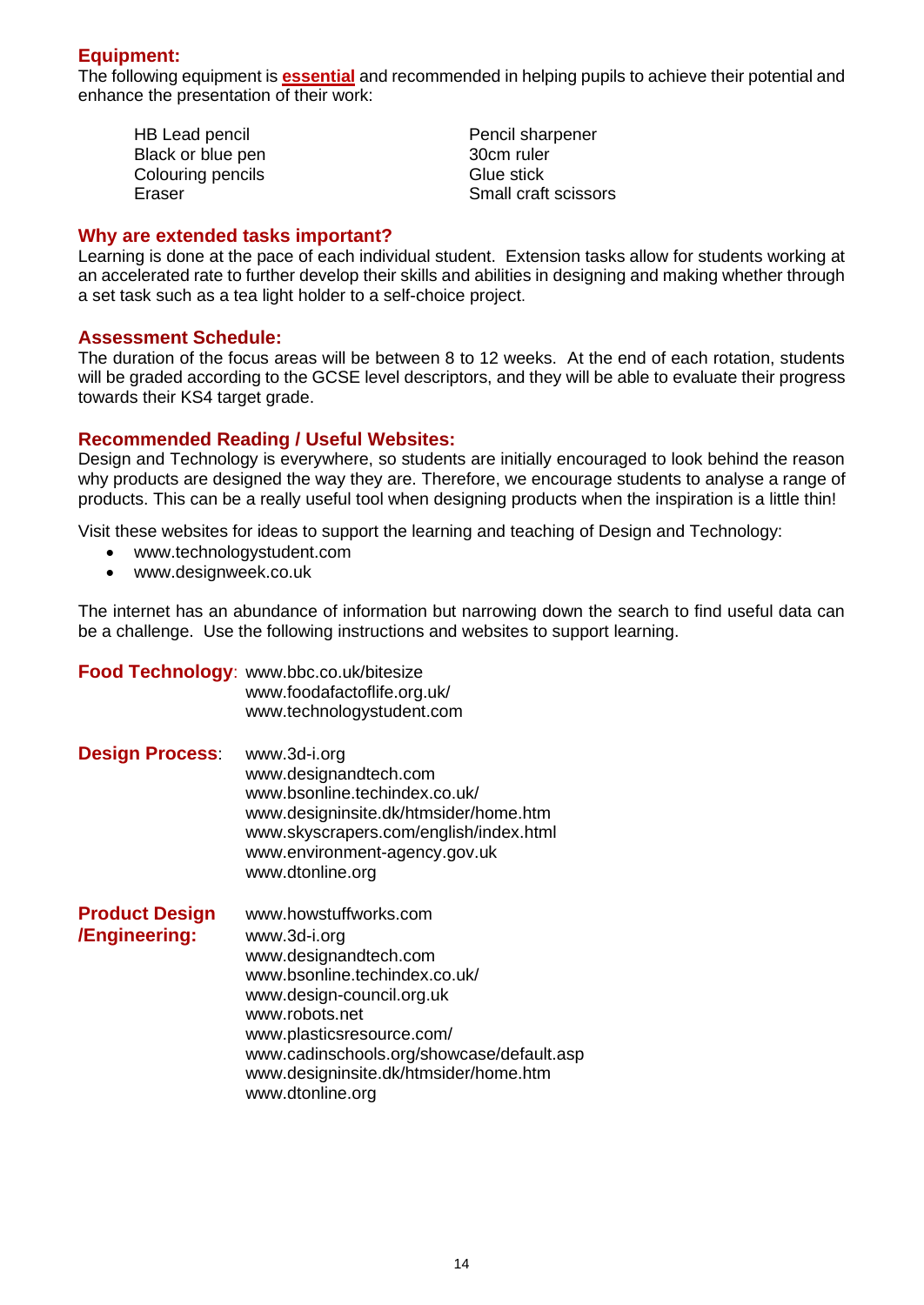### **DRAMA**

### **AUTUMN** *Term 1 Term 2*

### **Shakespeare Surrealism**

**Core Skills: Core Skills:** To learn about the culture that led to Elizabethan Theatre To know about Shakespeare's life and work Understand and experiment with the To perform an extract from a Shakespearian text Surrealist movement

### **SPRING** *Term 3 Term 4*

### **Core Skills: Core Skills:**

To learn basic ideas about Brecht's Theatre To learn presentation techniques Dramatic Theatre vs Epic Theatre Theatre To be able to present a topic to an To be able to distinguish between a role and a summa audience **Character** 

### **SUMMER** *Term 5 Term 6*

## **Blood Brothers Blood Brothers**

**Core Skills: Core Skills:** Understand the different sections and uses of the Perform a large section of the script script Critique other students' work in relation to Good understanding of narrative, themes and the success criteria characters within the play

**Equipment:**

Pen/pencil

**Homework:** Only work that is **not** completed in class

### **Assessment Schedule:**

- Formative during each scheme
- Summative with a conclusive performance at the end of each one

*Some variation in course content may exist due to setting and nature of groups*

### Year 9 Programme of Study Subject Leader, Mrs S Thompson

To be able to physically and non-verbally explore this acting style onstage

### **Brecht Public Speaking**

**(script work) – Part 1 (script work) - Part 2**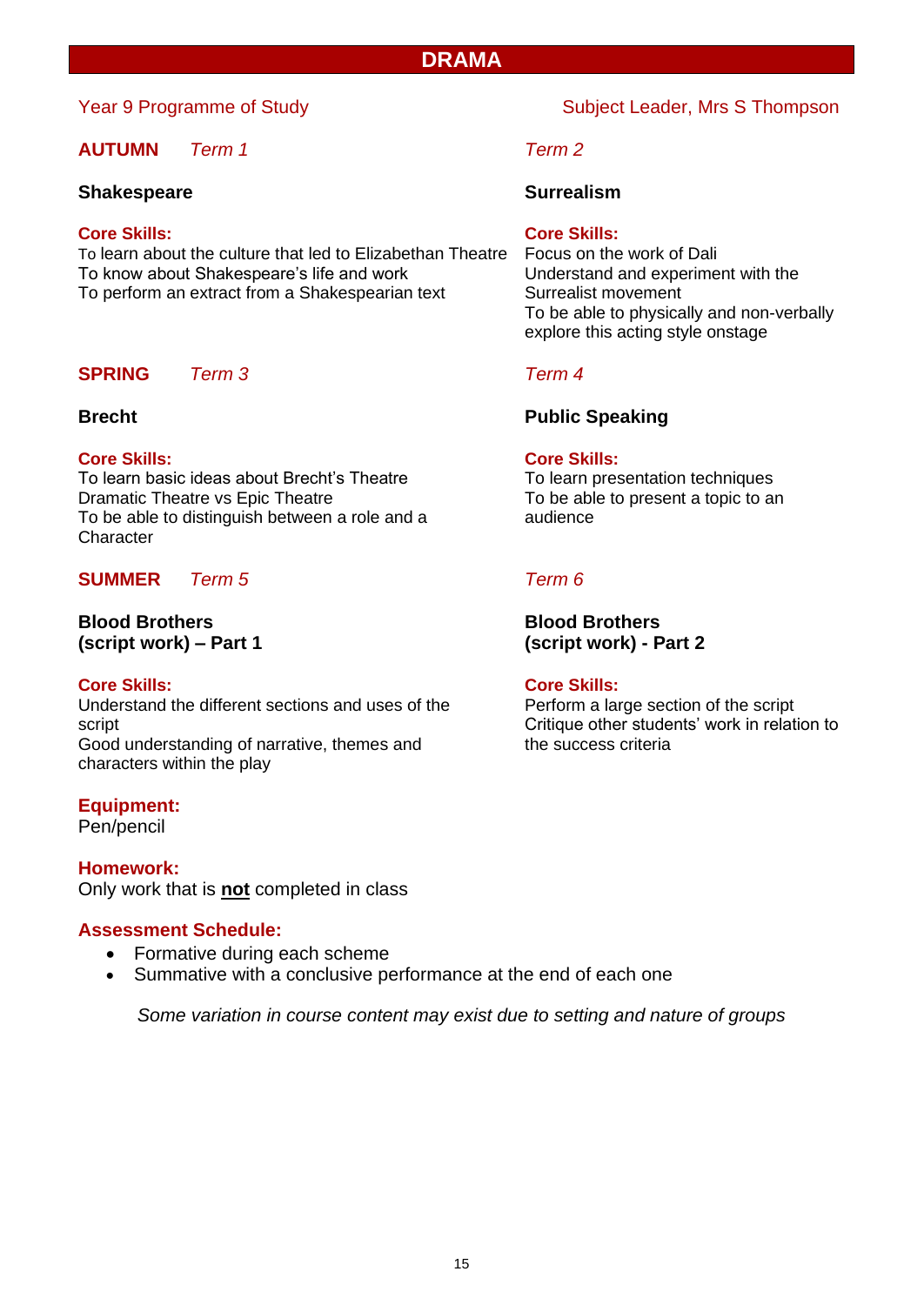### **FRENCH**

### Year 9 Programme of Study Network Subject Leader, Mrs E Hargreaves

### **AUTUMN**: *Term 1 and 2*

### **Theme 1: Identity and culture**

- Family
- Places in town
- Friends
- Making arrangements to go out

### **Core Skills:**

- Using *mon*, *ma*, *mes*
- Using the correct pronoun (*tu*, *vous*, *on/nous*)
- Using definite and indefinite articles correctly
- Learning to say the time
- Using different words for 'friend'
- Giving opinions using ça va être + adjective
- Using c'était
- Using normalement + present tense / hier + perfect tense
- Using context to work out meaning

### *Term 3 and 4*

### **Theme 1: Identity and culture**

- Leisure activities
- Films and going to the cinema
- **Sport**
- New technologies
- Reading habits and music
- Talking about television programmes
- Talking about a night out with friends

### **Core Skills:**

- Using negatives *ne … pas* and *ne … jamais*
- Listening for numbers
- Using *je voudrais*
- Developing accuracy when translating
- Listening for a change in opinion
- Using different phrases to introduce opinion
- Using adjectives to describe television programmes
- Making the subject pronouns and the adjectives agree with the nouns
- Using The verbs *aller* and *sortir*

### *Term 5 and 6*

### **Theme 1: Identity and culture**

- Talking about food and meals
- Discussing clothes and what to wear
- Describing your daily life
- Shopping for clothes
- Describing festivals and traditions
- Talking about shopping for a special meal
- Describing family celebrations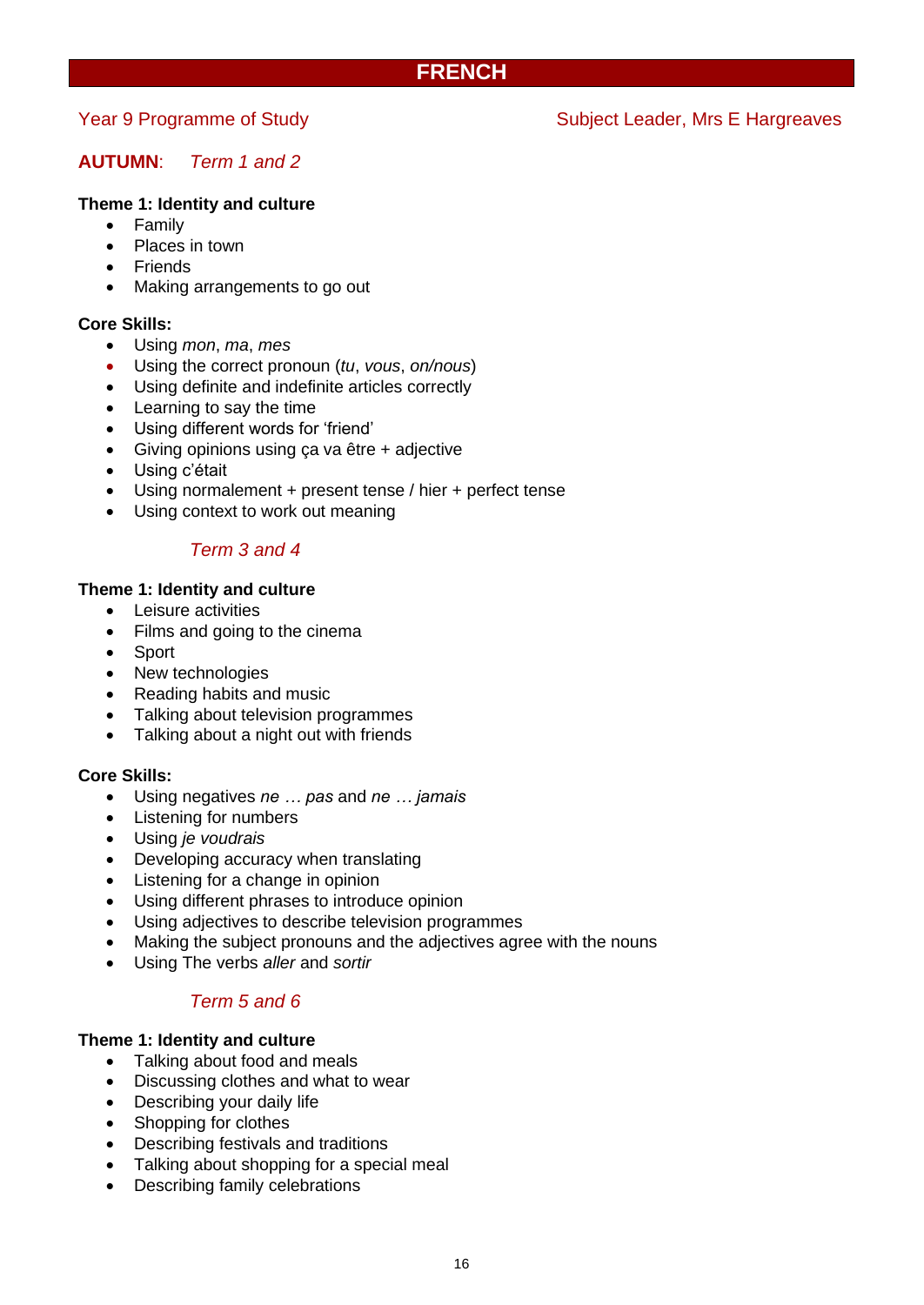### **Core Skills:**

- Using *de / d'* after quantities / containers
- Using *porter* in the present and near future tenses
- Creating extended sentences using *parfois*, *car / parce que* and *sinon*
- Using *on*
- Using *chez moi / chez nous*
- Using sequencers and connecting words
- Using *aller* + infinitive to talk about future plans
- $\dot{a} + l\dot{e} = au$
- Identifying past, present and future tenses

### **Equipment:**

Textbook AQA Studio, A4 exercise book. A French-English/English-French dictionary, a verb guide and the AQA GCSE workbook are essential

### **Homework:**

- As per homework timetable
- Frequent learning of vocabulary / phrases

### **Assessment Schedule:**

- End of unit assessments
- Mock exam as per school timetable
- Frequent vocabulary test

### **Recommended Reading / Useful Websites:**

- [www.languagenut.com](http://www.languagenut.com/) Each student will be given login details to access this online platform
- <http://www.aqa.org.uk/>
- [http://www.languagesonline.org.uk](http://www.languagesonline.org.uk/)
- [http://www.wordreference.com](http://www.wordreference.com/)
- [www.francais-extra.co.uk](http://www.francais-extra.co.uk/)
- [www.mflgames.co.uk](http://www.mflgames.co.uk/)
- [www.channel4.com/extra](http://www.channel4.com/extra)
- [www.bbc.co.uk/languages/french](http://www.bbc.co.uk/languages/french)

### **Extra Resources for Gifted and Talented:**

- Extension tasks
- Group work
- A focus on building thinking skills so pupils can modify and use learning for their own needs
- Projects with partner school in France: Le Collège François Mitterrand
- Projects about French culture.

### **Extra Resources for Basic Skills students:**

- Appropriately differentiated tasks
- A focus on core vocabulary
- Learning support in class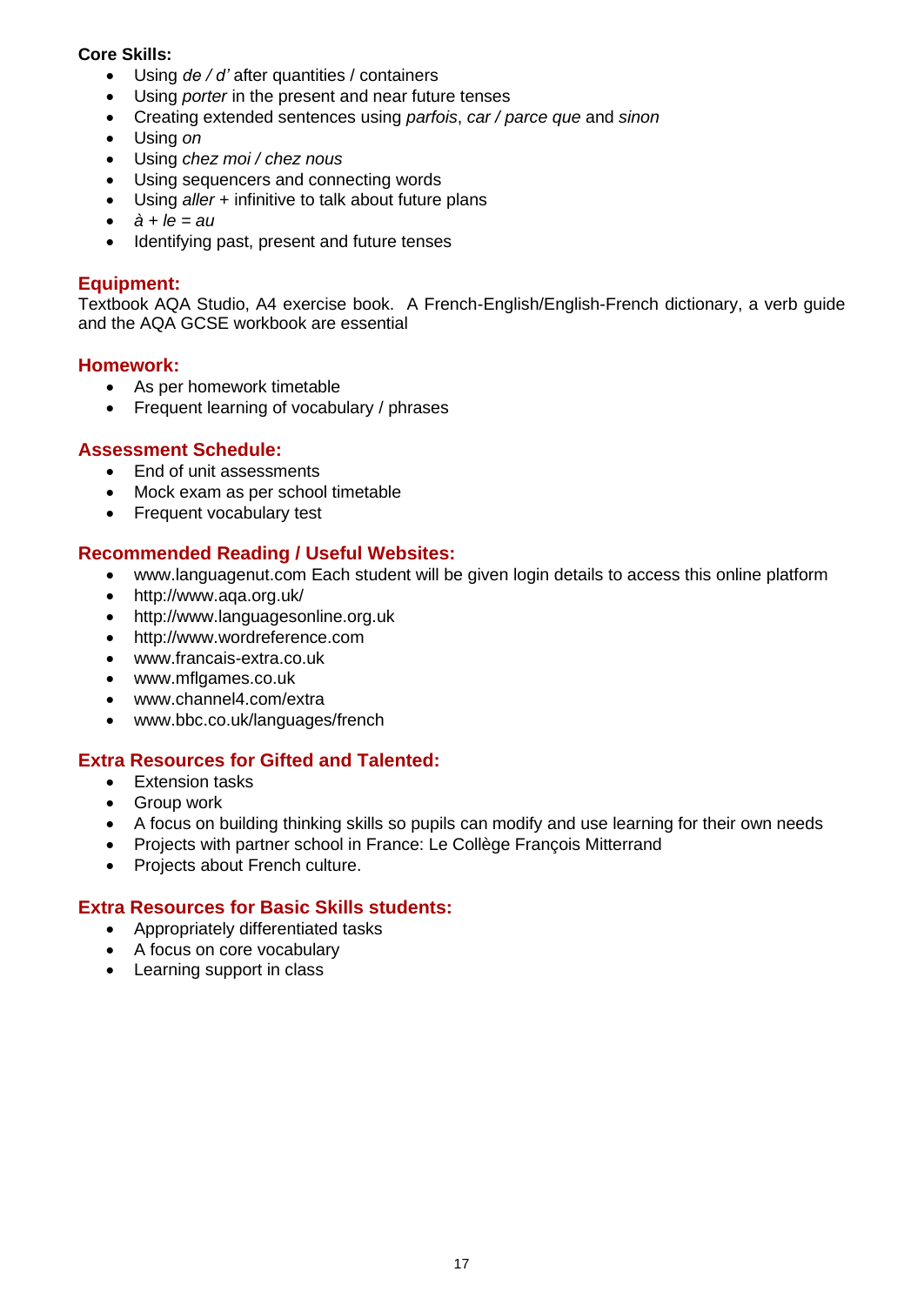### **GEOGRAPHY**

### Year 9 Programme of Study Subject Leader, Miss J Carey

### **AUTUMN**: *Term 1* **Deserts**

- Environmental characteristics of hot deserts
- Opportunities for development in hot deserts
- Challenges of development in hot deserts
- Causes of desertification in hot deserts
- Reducing desertification in hot deserts

**Core Skills:** Drawing labelled maps and diagrams Cartographic skills Finding evidence from photos Describing patterns from maps and data Graphical skills Numerical skills Statistical skills Use of qualitative and quantitative data

### *Term 2* **Global conflicts**

- What is the meaning of conflict?
- What are the causes of conflict?
- Conflict in Africa
- Middle East tensions
- Refugees/camps
- Blood diamonds
- Water conflicts
- **Core Skills:** Cartographic skills Graphical skills Numerical skills Statistical skills Use of qualitative and quantitative data

**SPRING:** *Term 3* **Glaciation**

- Processes in glacial environments
- Glacial erosion landforms
- Glacial transportation and deposition landforms
- Economic opportunities in glaciated areas
- Conflict in glaciated environments
- Managing tourism in the lake district
- **Core Skills:** Cartographic skills Graphical skills Numerical skills Statistical skills Use of qualitative and quantitative data

*Term 4* **Our unequal world**

- Global development
	- Escaping inequality
	- Food inequality
	- Health inequality
	- The Geography of chocolate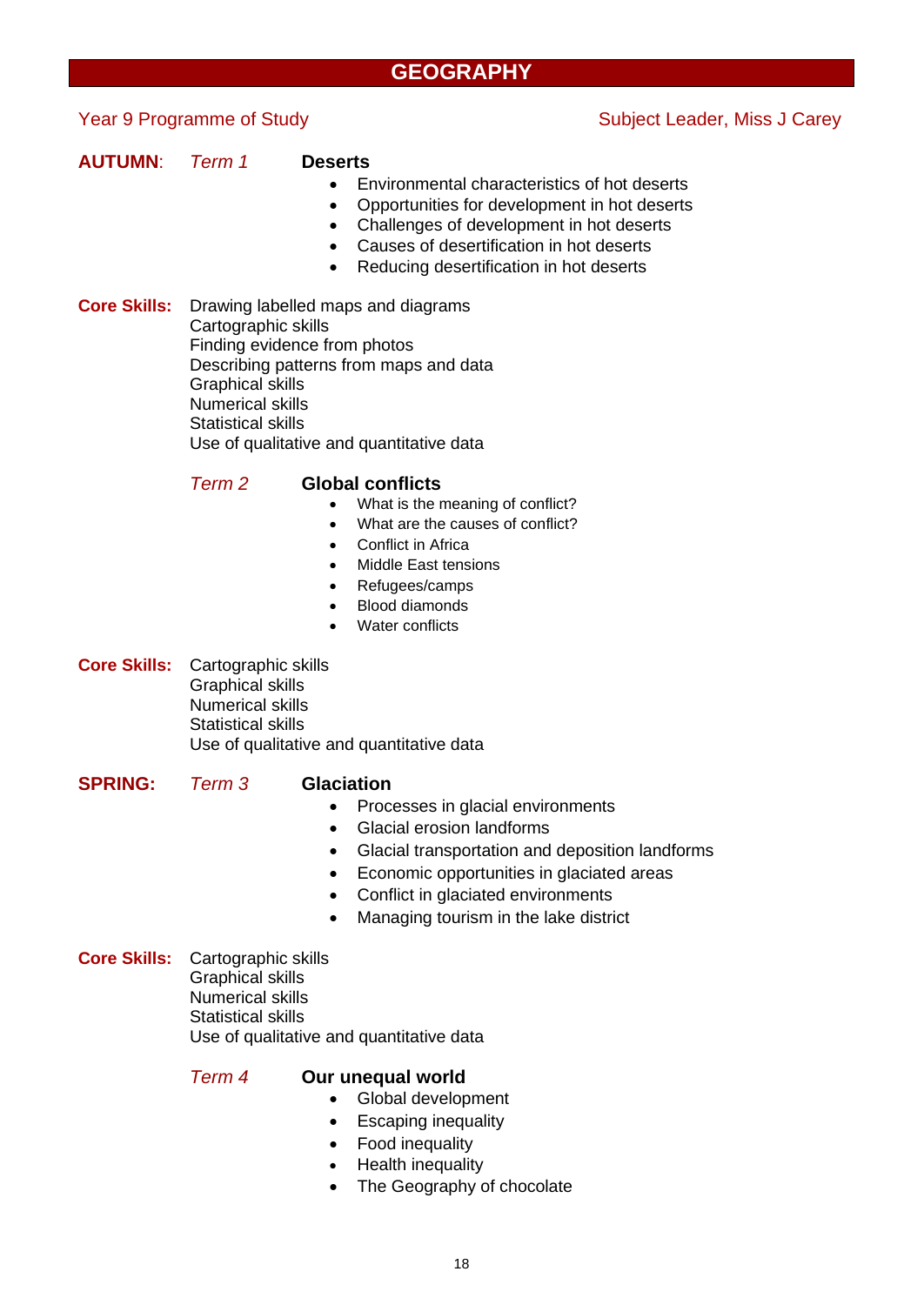**Core Skills:** Cartographic skills Graphic skills Numerical skills Statistical skills Use of qualitative and quantitative data

**SUMMER:** *Term 5* **Ecosystems and Tropical Rainforests** 

- Small scale ecosystems
- How does change affect ecosystems
- Global ecosystems
- Environmental characteristics of rainforests
- Causes of deforestation in Malaysia
- Impacts of deforestation in Malaysia
- Managing tropical rainforests
- Sustainable management of tropical rainforests

**Core Skills:** Cartographic skills Graphic skills Numerical skills Statistical skills Use of qualitative and quantitative data

*Term 6* **Work, rest and play in the UK**

- Changing employment
- Communication and transport
- How do we spend our free time?
- The geography of sport
- **Core Skills:** Cartographic skills Graphic skills Numerical skills Statistical skills Use of qualitative and quantitative data

### **Equipment:**

Standard – pen, pencil, ruler and colouring pencils.

### **Homework:**

Set weekly – such tasks as descriptive writing, letter writing, research, word processing, production of brochures, active reading strategies, learning spellings of key words

### **Assessment Schedule:**

- Modular end of unit.
- This is either based on the whole of the unit or is a levels test based on part of the unit

### **Fieldwork:**

A Year 9 trip is yet to be decided upon.

### **Useful websites:**

KS4 Geography BBC Bitesize [www.bbc.co.uk/bitesize](http://www.bbc.co.uk/bitesize) Education quizzes [www.educationquizzes.com](http://www.educationquizzes.com/)

www.aqa.org.uk/subjects/geography

### **Extra Resources for Gifted and Talented:**

Gifted and talented pupils are:

- encouraged to read more widely around the topic being covered
- encouraged to attend Geography Club
- provided with specialised tasks in lessons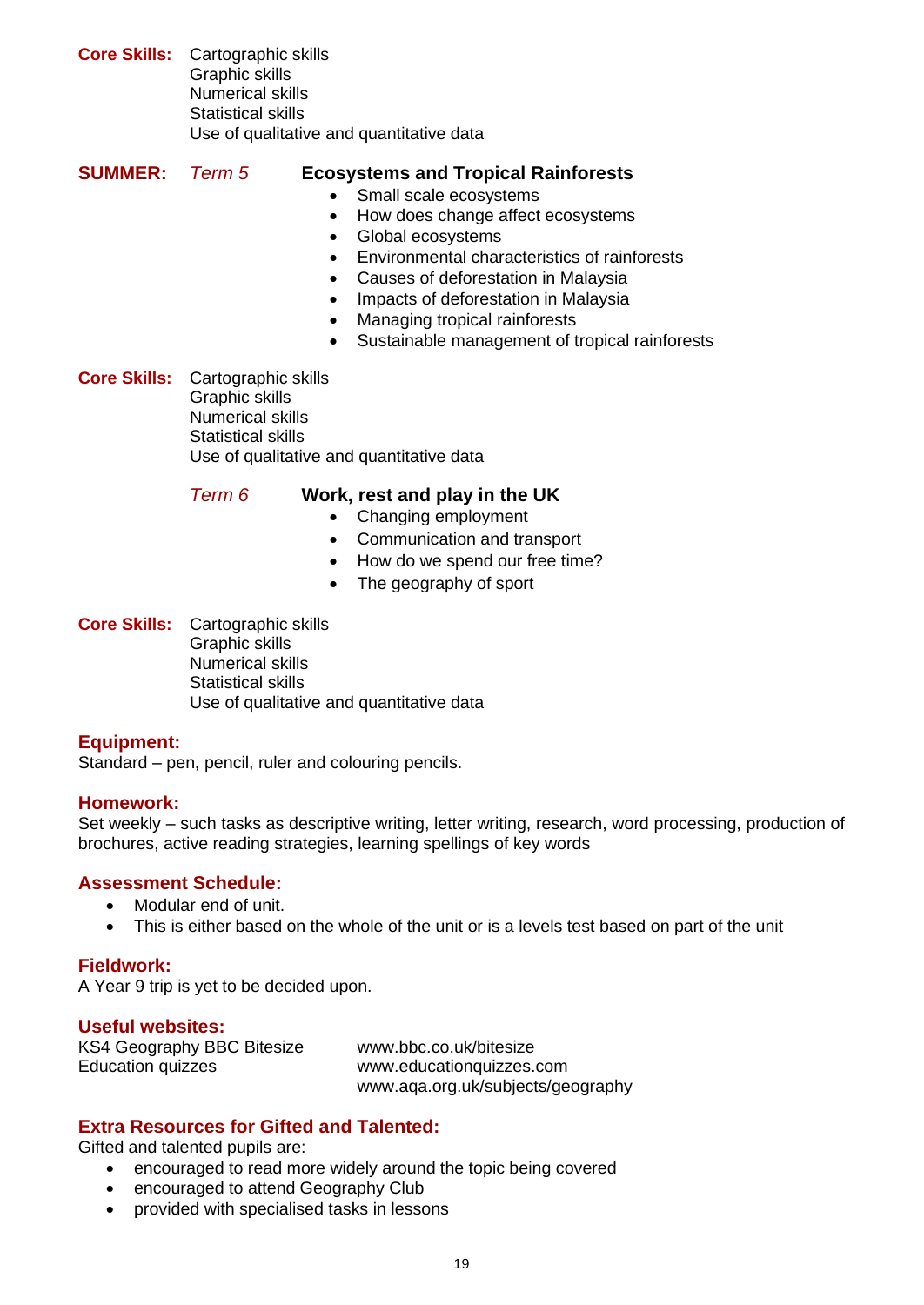### 20

**AUTUMN**: *Term 1 Term 2* **The First World War, 1914-1918 Core Skills:** Causes and Consequences Inferring from sources Analytical narrative (causation, consequence, change) **Significance SPRING:** *Terms 3 and 4* **Weimar and Nazi Germany, 1918-1939 Core Skills:** Consequences Analytical narrative (causation, consequence, change) **Significance SUMMER:** *Terms 5 Term 6*  **Nazi Germany, 1933-1945 WWII, 1939-1945 The Holocaust** 

**HISTORY**

**Core Skills:** Historical enquiry and interpretation Organisation and communication **Evaluation** Knowledge and understanding

We also study the following topic:

Black History Week in October

### **Equipment:**

- Fully equipped pencil case
- Dictionary
- 20<sup>th</sup> Century reference sources

### **Homework:**

- Fact-finding. Research. Use ICT
- Written and verbal presentation of understanding
- Information recording

### Year 9 Programme of Study Network Subject Leader, Mr M Hryniewicz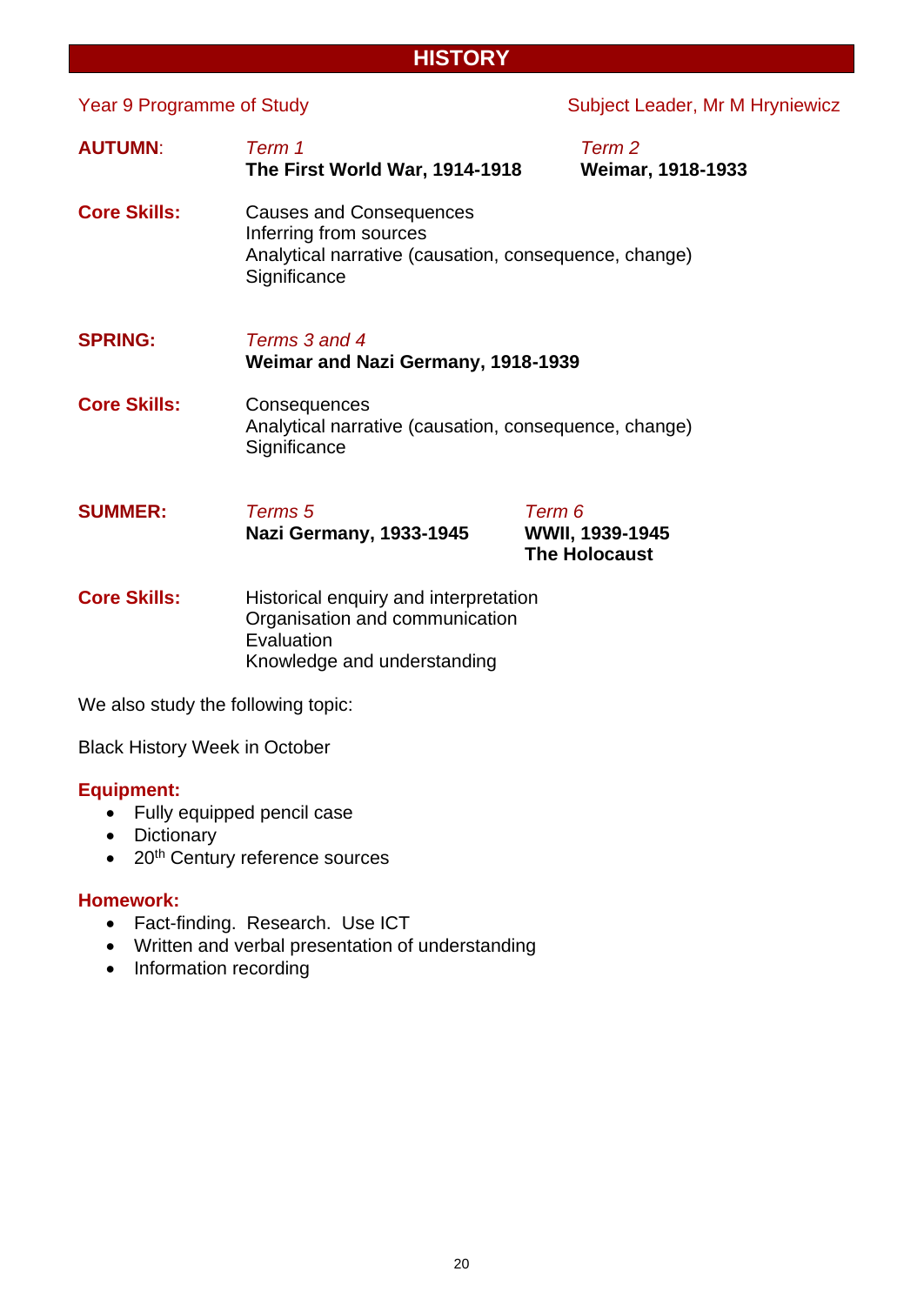### **Assessment Schedule:**

- Assessment 1 WWI
- Assessment 2: Weimar Republic
- Assessment 3: Nazi Germany
- Assessment 4: End of year assessment

### **Recommended Reading/Useful Websites:**

- A.J.P. Taylor The First World War
- Max Arthur Forgotten Voices
- Eberhard Kolb The Weimar Republic
- Ian Kershaw Hitler
- R.J. Overy The Origins of the Second World War
- John Laver Nazi Germany 1933-1945 History at source
- BBC History website

### **Extra Resources for Gifted and Talented:**

- Differentiated homework more independent work.
- Drama role plays about key event
- Create information for other students, e.g., timeline sheets / presentation

### **Extra Resources for Basic Skills students:**

- Word box sheets and sentence starters
- Differentiated worksheets and text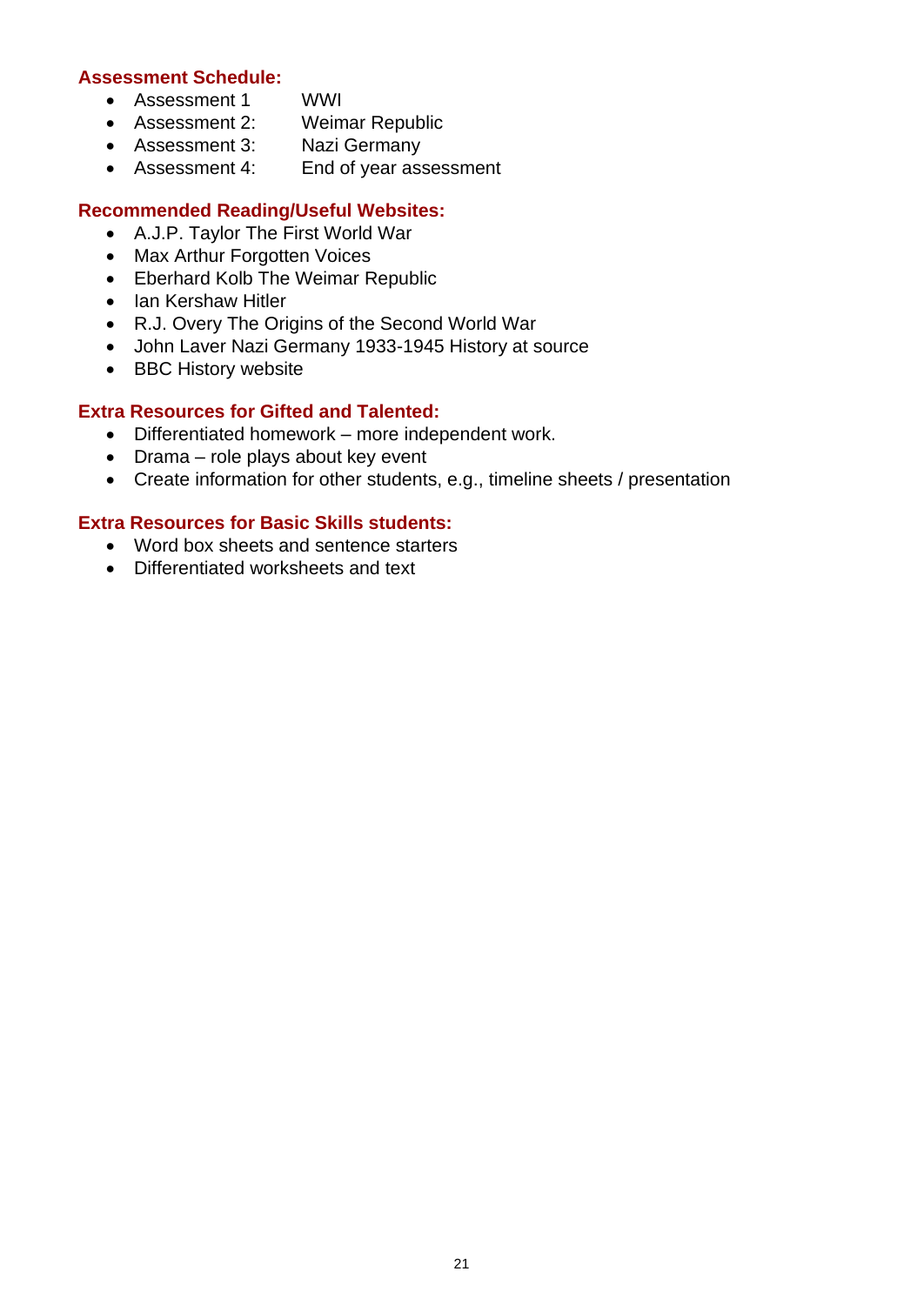### **MUSIC**

22

**AUTUMN**: *Term 1 -* **Synth Pop – "***Enola Gay"* **by OMD.**

**Core Skills:** Key features of Synth pop: Listening – vocabulary Improving technique on a range of classroom instruments and vocals Focus on improving keyboard skills

*Term 2 -* **Orchestral Music - Hall of the Mountain King**

**Core Skills:** Instruments of the orchestra Improving keyboard skills Improving class performance

### **SPRING:** *Term 3 -* **Musicals - Hamilton**

**Core Skills:** Key features of musicals and background to the story of Hamilton Understanding ground bass learning the bass line Inversions and harmonic rhythm Making a rap

### *Term 4 –* **Piano Music – Fur Elise (Beethoven)**

- **Core Skills:** Playing by ear: Improving keyboard skills Improving class performance
- **SUMMER:** *Term 5 – Billionaire (Mars)*
- **Core Skills:** Improving keyboard skills Improving class performance

### *Term 6 -* **Formula Pop Music - Song Writing**

**Core Skills:** Improvisation, composition, creativity

### **Equipment:**

Keyboards, glockenspiels, ukulele, guitars, electric guitar, drum kit

### **Homework:**

When appropriate

### **Assessment Schedule:**

End of each term

### **Recommended Reading / Useful Websites:**

- youtube.com
- bbcbitesize

### Year 9 Programme of Study Network Subject Leader, Mr P Windibank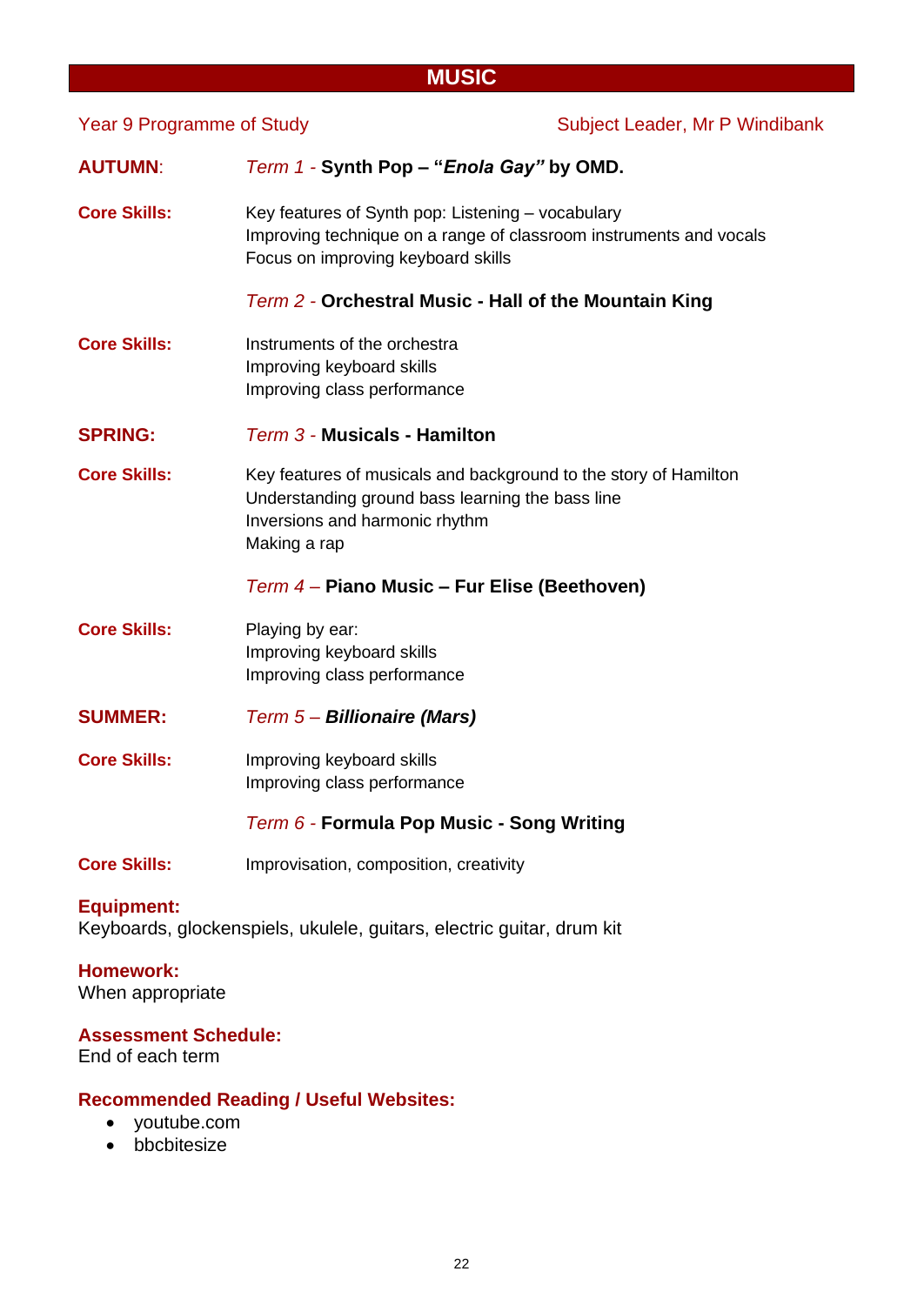### **Extra Resources for Gifted and Talented:**

Students are encouraged to work on more technical arrangements showing higher degree of creativity and sense of style. They are also expected to show leadership skills within their group.

### **Extra Resources for Basic Skills students:**

Students are encouraged to perform simple parts but to a higher standard.